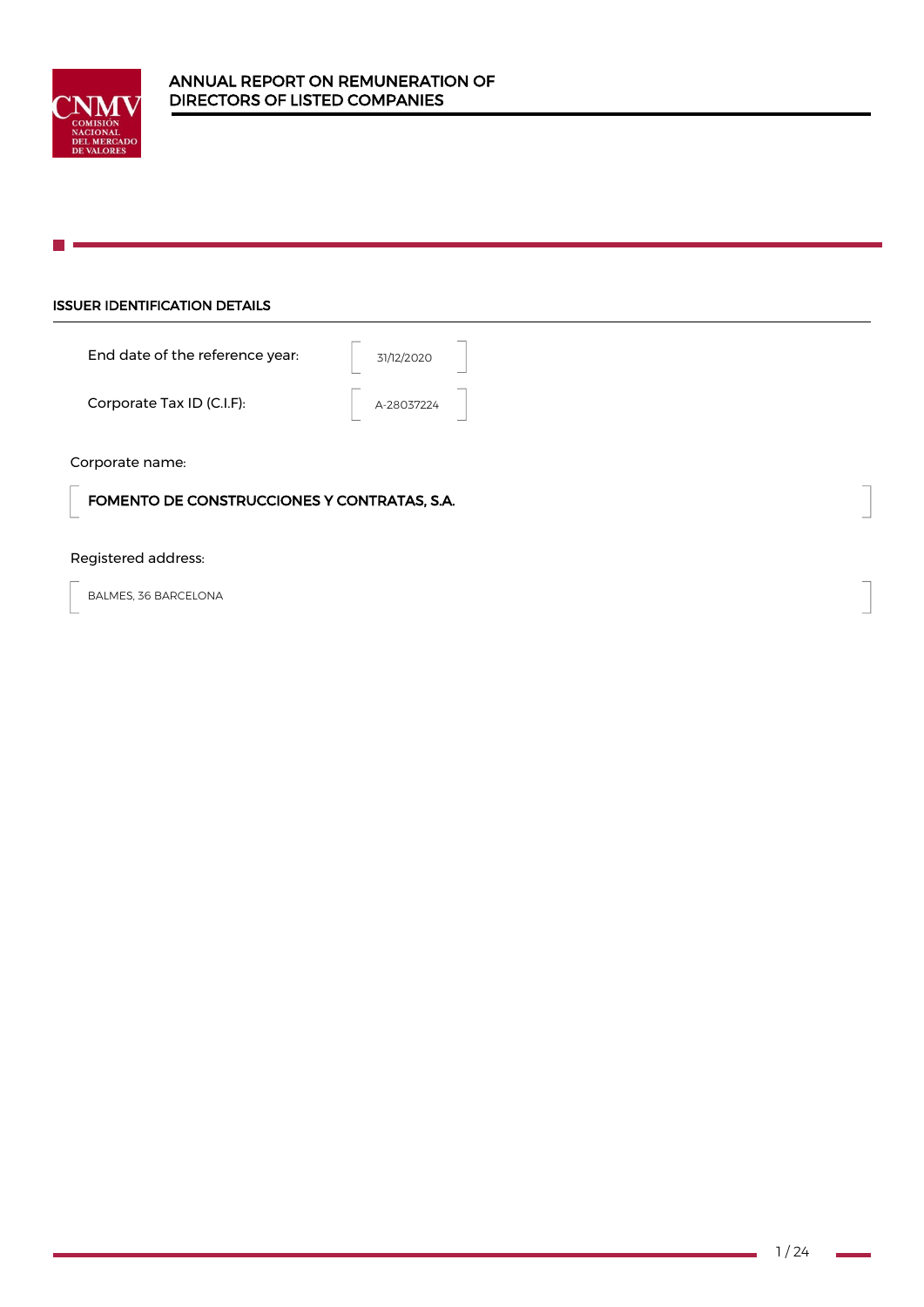

## A. COMPANY REMUNERATION POLICY FOR THE CURRENT YEAR

A.1. Explain the current remuneration policy for directors applicable to the current business year. To the extent that is relevant, certain information may be included for reference in the remuneration policy approved by the general shareholders' meeting, provided that the addition is clear and specific.

The specific determinations for the current business year must be described, both for the remuneration of the directors in relation to their status as such and for the performance of executive duties, which the board would have carried out in accordance with the provisions of the contracts signed with the executive directors and with the remuneration policy approved by the general meeting.

In any case, the following aspects must be reported, as a minimum:

- Description of the procedures and bodies of the company involved in the determination and approval of the remuneration policy and its conditions.
- Indicate and, where appropriate, explain whether comparable companies have been taken into account to establish the company's remuneration policy.
- Information on whether an external advisor has participated and, where appropriate, its identity.

-In accordance with the provisions of article 38.3 of the Bylaws, the remuneration policy for FCC directors takes into account the duties and responsibilities exercised by each one within the Board itself and its Committees, and it corresponds to their dedication to the Company to promote the motivation and retention of the most qualified professionals.

In this regard, the directors' remuneration policy ensures that they receive a competitive and market-based remuneration, which is consistent with that paid by companies of a similar size and activity, being periodically reviewed by the Appointments and Remuneration Committee so that it may propose to the Board the modifications that, where appropriate, are appropriate.

- Meanwhile, the remuneration policy must respect the criteria set forth in art. 28.4 of the Regulations of the Board of Directors.

- The remuneration items are set forth in article 38 of the "Remuneration" Bylaws.

- The current remuneration policy was approved by the Ordinary General Meeting held on 28 June 2018, in accordance with the provisions of article 529 novodecies of the Corporate Enterprises Act, and will remain in force during the three business years following its approval by the General Meeting.

[N.B.: A new remuneration policy will be approved at the Ordinary General Meeting in 2021, applicable to the three business years following its approval (2022, 2023 and 2024).]

The approved remuneration policy establishes that the remuneration received for the performance of the duties inherent to the status of Director comprises, in accordance with the provisions of the Company's Articles of Association, a fixed part derived from, if applicable, a share in the Company's net profits, and another part depending on their actual attendance at meetings of the Board of Directors and its **Committees** 

Consequently, the mixed compensation system will consist of two components:

A) Fixed remuneration, linked to, where appropriate, net profit: Consisting of a participation in the net profit, once the legal reserve has been covered, and a minimum dividend of four percent (4%) of the nominal value of the shares has been appointed to the partners.

B) Remuneration for effective attendance at meetings of the Board of Directors and its Committees: The amount per meeting of the aforementioned remuneration for the current year will be as follows: Board of Directors: 3,000 Executive Committee: 1.875 Audit and Control Committee: 1.850 Appointments and Remuneration Committee: 1.850

-The remuneration of non-executive directors does not include variable remuneration items linked to the value of FCC shares or any other instrument.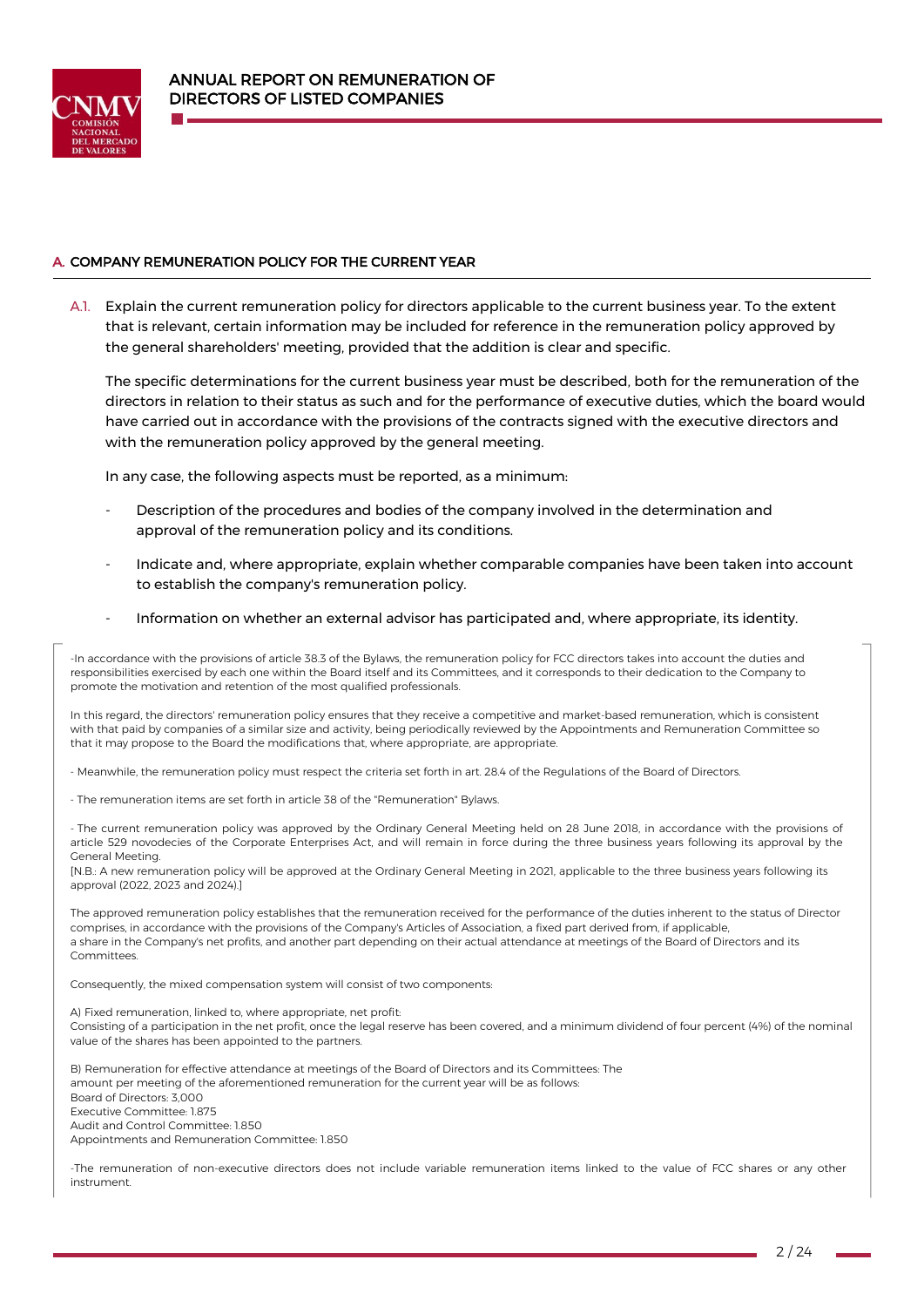

-The members of the Appointments and Remuneration Committee participated in the determination of the remuneration policy and the preparation of this report.

The information and advice of the internal services of the Company has been provided, without such advice being received from external consultants.

-According to article 38.4 of the Regulations of the Board of Directors of the Company, the Appointments and Remuneration Committee is responsible for proposing the remuneration policy of the Directors.

The members of the Appointments and Remuneration Committee are as follows:

Chairman Mr Álvaro Vázquez de Lapuerta (Independent) DOMINUM DESGA, S.A. represented by Esther Alcocer Koplowitz (Proprietary) Mr Juan Rodríguez Torres (Proprietary) Mr Manuel Gil Madrigal (Independent) Felipe Bernabé García Pérez - Non-Voting Member Secretary

-Finally, the determination of the remuneration policy has considered the data regarding the remuneration paid in the market by companies of a similar size and activity, as well as the recommendations and indications contained in the Unified Code of Good Governance published by the National Securities Market Commission regarding the structure of directors' remuneration.

This has a relative importance insofar as the variable remuneration items with respect to the fixed (remuneration mix) and the criteria and objectives that have been taken into account in its determination, and to guarantee an adequate balance between the fixed and variable components of the remuneration. In particular, the actions taken by the company in relation to the remuneration system to reduce exposure to excessive risks and to adjust it to the long-term objectives, values and interests of the company must be noted, which will include, where appropriate, a reference to the measures planned to ensure that the remuneration policy addresses the long-term profits of the company, the measures taken in relation to the categories of personnel whose professional activities have a material impact on the company's risk profile and the measures provided to avoid conflicts of interest, if applicable.

It should also be noted that whether the company has established a period of accrual or consolidation of certain variable remuneration items, in cash, shares or other financial instruments, a period of deferral in the payment of amounts or delivery of financial instruments already accrued and consolidated, or if a clause for the reduction of deferred remuneration not yet consolidated or forcing the director to return the remuneration received has been established when such remuneration has been based on the basis of data whose inaccuracy has been subsequently proven, has been agreed.

-According to "The Remuneration Policy for directors of FOMENTO DE CONSTRUCCIONES Y CONTRATAS, S.A. (2018-2020)" which is approved and posted on the corporate websit[e www.fcc.es,](http://www.fcc.es/) currently within the remuneration of non-executive directors, there are no variable remuneration items linked to the value of the shares of FCC or any other instrument.

The CEO is the only executive director of the company who receives variable remuneration. This will be as follows:

- He may reach up to 50% of his fixed salary in the case of meeting the objectives that are set.
- This variable will be established according to the following criteria:
- Group Objectives: they will be in line with EBITDA and Operating Cash Flow (50% of the variable)
- Individual Objectives: linked to performance evaluation. (50% of the variable)
- The decision about the specific amount that corresponds to the company's Board of Directors, following a report from the Appointments and Remuneration

Article 38 of the Bylaws, in particular, sections 2 and 4, shows the relative importance of the variable remuneration items with respect to the fixed remuneration items and the criteria followed to determine the different components of the directors' remuneration package (remuneration mix).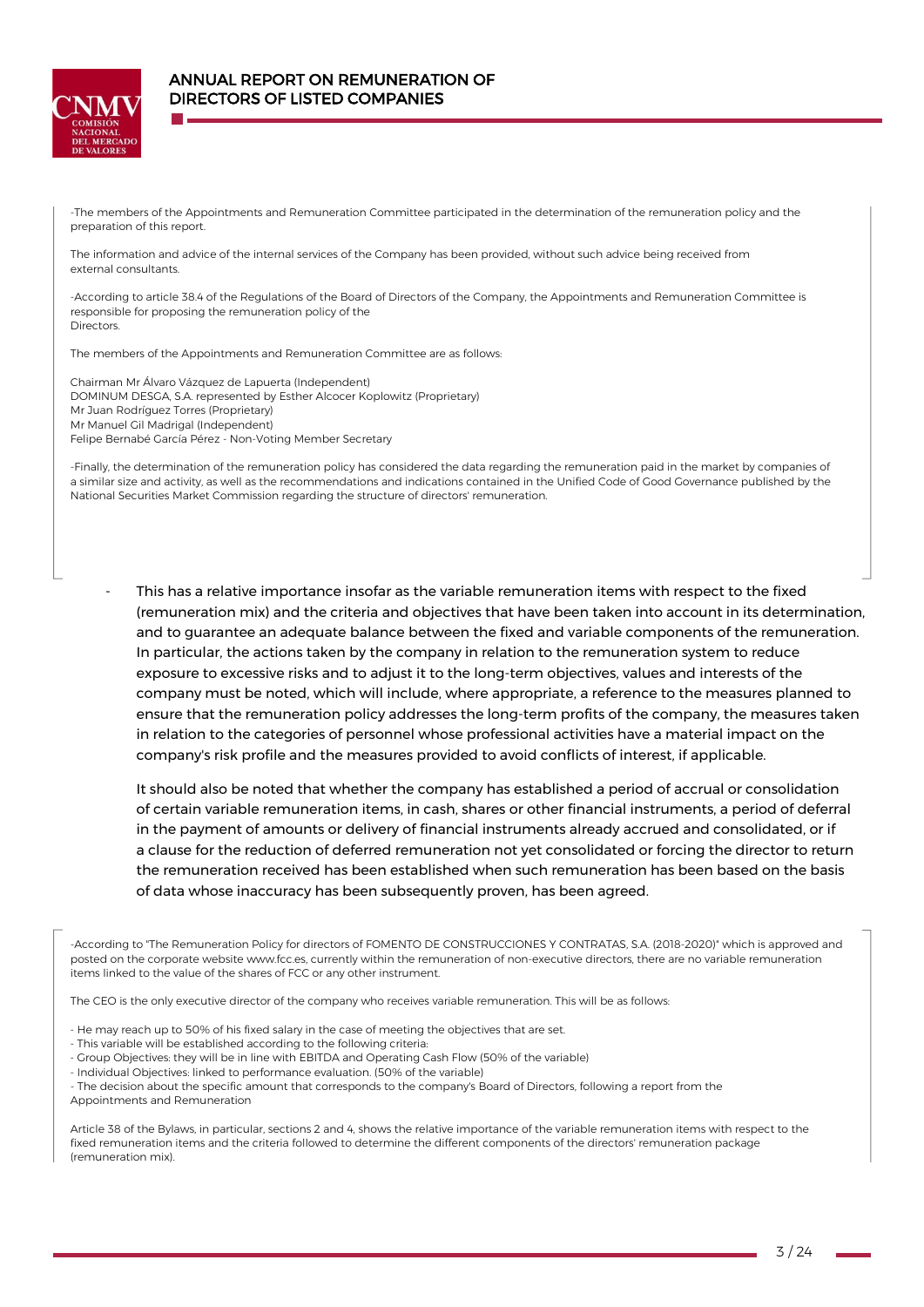

The variable remuneration will be established, applied and maintained in line with the Company's commercial and risk management strategy, its risk profile, its objectives, its risk management practices, and the performance and interests in the short, medium and long term of Fomento de Construcciones y Contratas, S.A. as a whole, and will include measures aimed at avoiding conflicts of interest.

There is no variable remuneration for directors, except as indicated for the CEO

-The accrual period is one year. The payment of the annual variable remuneration is made for the past year, so the amount accrued during one year by the CEO is paid in the following year. The CEO's variable remuneration for 2019 was paid in 2020 after preparing the accounts, when the variable Remuneration Plan was approved for the rest of the group of participants of the FCC Group.

The company has not established any deferral in the payment of amounts or delivery of accrued financial instruments.

Nor has any clause for reducing deferred remuneration or forcing the director to return remuneration received been agreed.

-The obligation to strictly observe the provisions of the code of conduct in terms of its policies of confidentiality, professional ethics and conflict of interests is established.

In accordance with article 29.1 of the Regulations of the Board, the directors will respond to the Company, to the shareholders and to the social creditors for the damage caused by acts or omissions contrary to the Law or the Bylaws or for those made in breach of the inherent duties under their charge in the event of intent or fault.

-With regard to the measures provided for to avoid conflicts of interest, as set forth in articles 22 and 23 of the Regulations of the FCC Board of Directors, the directors have a duty to abstain from assisting or intervening in deliberations that affect matters in which they may have a direct or indirect interest and from voting in the corresponding decisions. Likewise, the directors

must timely inform the Board, through the Corporate Responsibility Department or any other department that may replace it, of any situation that could lead to a conflict of interest with the interests of the Company or those of the group of companies that comprise the FCC Group or its related companies.

## - Amount and nature of the fixed components that the directors, in their capacity as such, are expected to accrue during the year.

The directors' remuneration system includes (a) the remuneration consisting of a participation in the net profits once the legal reserve has been covered, and if the partners have been appointed a minimum dividend of four percent (4%) of the nominal value of the shares; and (b) a remuneration for the directors attending the meetings of the Board and its Committees.

At the date of closing this report, the company has not made any decisions regarding the accrual of the remuneration of the directors consisting of a share in the net profits.

In any case, the directors will be remunerated for the performance of their positions by virtue of their attendance at the meetings of the Board and its internal Committees and for this purpose, as established in article 38 of the Bylaws, the General Meeting shall determine the amount corresponding to each year for this item, which will be distributed by the Board among its members taking into account their effective attendance at meetings.

From 21 March 2019, the date on which the amount of the remuneration for the effective attendance at the Board and Committee meetings was modified, new amounts have been applied, and are now € 3,000 per Board meeting, € 1,875 per Executive Committee meeting (the same amount as before), € 1,850 per Audit and Control Committee meeting and € 1,850 per Appointments and Remuneration Committee meeting.

## Amount and nature of the fixed components that will be accrued during the year for the performance of senior management duties of executive directors.

- Mr Pablo Colio Abril:

Estimate of the fixed remuneration for the performance of CEO duties: 525,000 euros. Estimate of his remuneration for effective attendance as a member of the Board: 30,000 euros. Estimate of his remuneration for effective attendance as a member of the Executive Committee: 22,500 euros.

- Mr Gerardo Kuri Kaufmann:

Estimate of the fixed remuneration for the performance of senior management duties:  $0 \in$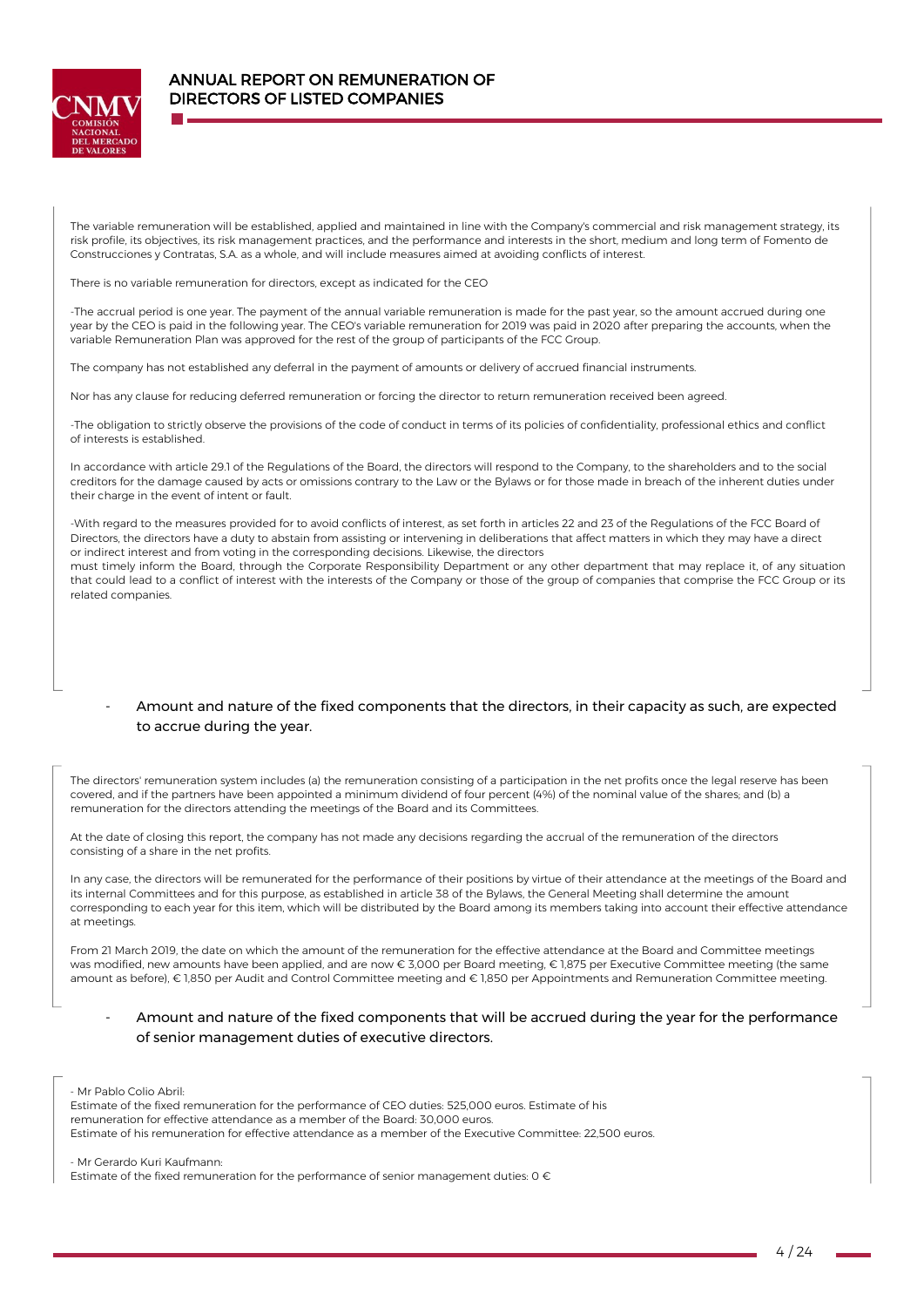

Estimate of his remuneration for effective attendance as a member of the Board: 30,000 euros Estimate of his remuneration for effective attendance as a member of the Executive Committee: 22,500 euros.

- Amount and nature of any component of remuneration in kind that will be accrued during the year including, but not limited to, insurance premiums paid in favour of the director.

The Company has established the following types of remuneration in kind for the executive director Mr Pablo Colio Abril:

#### – Travel insurance:

Mr Pablo Colio Abril is the beneficiary of an accident insurance for trips taken by aeroplane, train or boat whilst performing his professional responsibilities within the company, which the Company has established for all its employees. Coverage amount: 601,012.10 euros per person, with a maximum of 6,000,000.00 euros per accident. The amount of the premium is fully paid by the company.

#### – Insurance for accidental death or total permanent disability:

Mr Pablo Colio Abril is the beneficiary of an insurance for accidental death or total permanent disability that the Company has established for all its employees and which is intended to cover an accident resulting in death or total permanent disability, within or outside working hours, under the terms and conditions of the current policy. The coverage of both contingencies will cover the amount of one year of their respective fixed salaries. The amount of the premium is fully paid by the company.

#### – Health Insurance:

The Company assumes 50% of the payment of a health insurance in favour of Mr Pablo Colio Abril and his family. The amount to be paid for the company's health insurance for 2021 amounts to € 2,802.60.

– Other:

An accident policy has been taken out for all Directors, both in the exercise of their duties and for their personal life, which covers:

a) Death due to an accident. b) Death due to a traffic accident.

The duration of this policy is one year, renewable annually and with a premium of approximately 5,361.60 euros.

- Amount and nature of the variable components, differentiating between those established in the short and long term. Financial and non-financial parameters, including social, environmental and climate change parameters, selected to determine variable remuneration in the current business year, with an explanation of the extent to which such parameters are related to the performance of both the director and the company and its risk profile, and the methodology, timeframe and techniques planned to be able to determine, at the end of the business year, the effective degree of compliance with the parameters used in the design of variable remuneration. This is in addition to an explanation regarding the criteria and factors applied in terms of the time required and methods to verify fulfilment relating to performance or other conditions to which the accrual and consolidation of each component of the variable remuneration was linked.

Indicate the range in monetary terms of the different variable components according to the degree of compliance with the established objectives and parameters, and whether there is any maximum monetary amount in absolute terms.

The Company CEO is the only Board member who receives variable remuneration.

The current remuneration policy approved by the Ordinary General Meeting on 28 June 2018, effective during the three business years following its approval, maintains the following variable remuneration structure:

#### Mr Pablo Colio Abril:

As CEO, he will participate in the variable remuneration system and can reach up to 50% of his fixed salary if he meets the objectives set.

This will be directly conditioned to the fulfilment of the social objectives, whose valuation will be based on the result of the EBITDA and the operating cash flow of the corresponding business year, following the guidelines implemented in the investee companies by FOMENTO DE CONSTRUCCIONES Y CONTRATAS, S.A., to determine the variable remuneration of management personnel.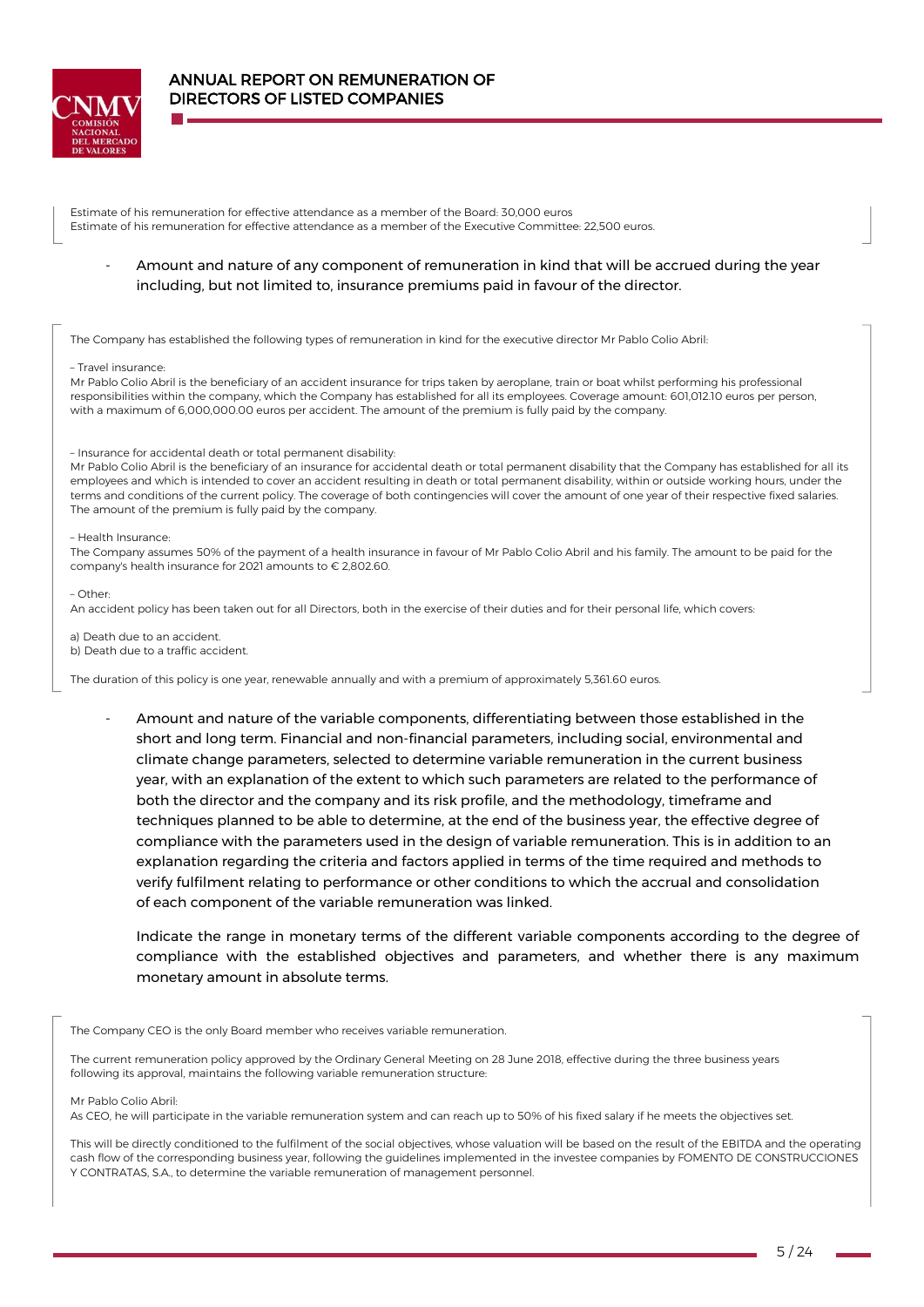

Notwithstanding the foregoing, even if the results of the companies measured according to the aforementioned parameters did not reach the objectives set by the company in a specific year, the Board of Directors may discretionally agree to pay the Director a variable remuneration higher than the one that would correspond to him/her if strictly applying the requirements. No specific requirements, conditions or mode of operation of this discretion of the board of directors have been established. Currently, the maximum monetary amount that would correspond to the CEO as a "discretionary" variable remuneration could amount to 262,500 euros. The calculation of the variable for each business year will be based on the actual fixed salary received during that year (from January to December).

- Main features of long-term savings systems. Among other information, the contingencies covered by the system, whether it is a defined contribution or benefit, the annual contribution to be made to the defined contribution systems, the benefit to which the beneficiaries are entitled in the case of defined benefit systems, the conditions of consolidation of the economic rights in favour of the directors and their compatibility with any type of payment or compensation for termination or early termination, or derived from the termination of the contractual relationship, will be indicated, under the terms provided, between the company and the director.

It should be indicated whether the accrual or consolidation of any of the long-term savings plans is linked to the attainment of certain objectives or parameters related to the director's short and long term performance.

#### There aren't any.

Any type of payment or compensation for termination or early termination or arising from the termination of the contractual relationship under the terms provided between the company and the director, whether the termination is at the will of the company or the director, as well as any type of agreements, such as exclusivity, non post-contractual concurrence and permanence or loyalty, that entitle the director to any kind of payment.

#### Mr Pablo Colio Abril:

And if the contractual relationship is terminated at the will of the CEO for any of the following causes:

– Substantial changes in working conditions that are notoriously detrimental to his professional training, that are detrimental to his dignity, or that are decided with serious transgression of good faith, by the company.

– Failure to pay for three consecutive months or six alternate months, or continued delay in the payment of the remuneration agreed under the contract,

– Succession of a company or significant change in ownership of the same, which has the effect of a renewal of its governing bodies or the content of its main activity, provided that the termination occurs within three months of the occurrence of such changes,

– Any other serious breach of the contractual obligations by the Company, with the exception of force majeure budgets, in which the payment of compensation shall not be applicable;

as in the case of free and unilateral termination from the Company, he will have the right to receive compensation resulting from the sum of the following two items:

a) The amount resulting from liquidating the employment relationship that the Executive Director previously had with any company of the FCC Group calculated from the beginning of the contractual employment relationship (12 September 2017) (and in accordance with the applicable regulations on that date).

b) The amount resulting from multiplying 7 days of salary by the number of years elapsed from the date of commencement of the contractual relationship (12 September 2017) until the time of termination thereof.

The early termination of the previous relationship, unless there is justifiable cause of dismissal, will entail compensation under the terms established by the Workers' Statute in relation to unfair dismissal.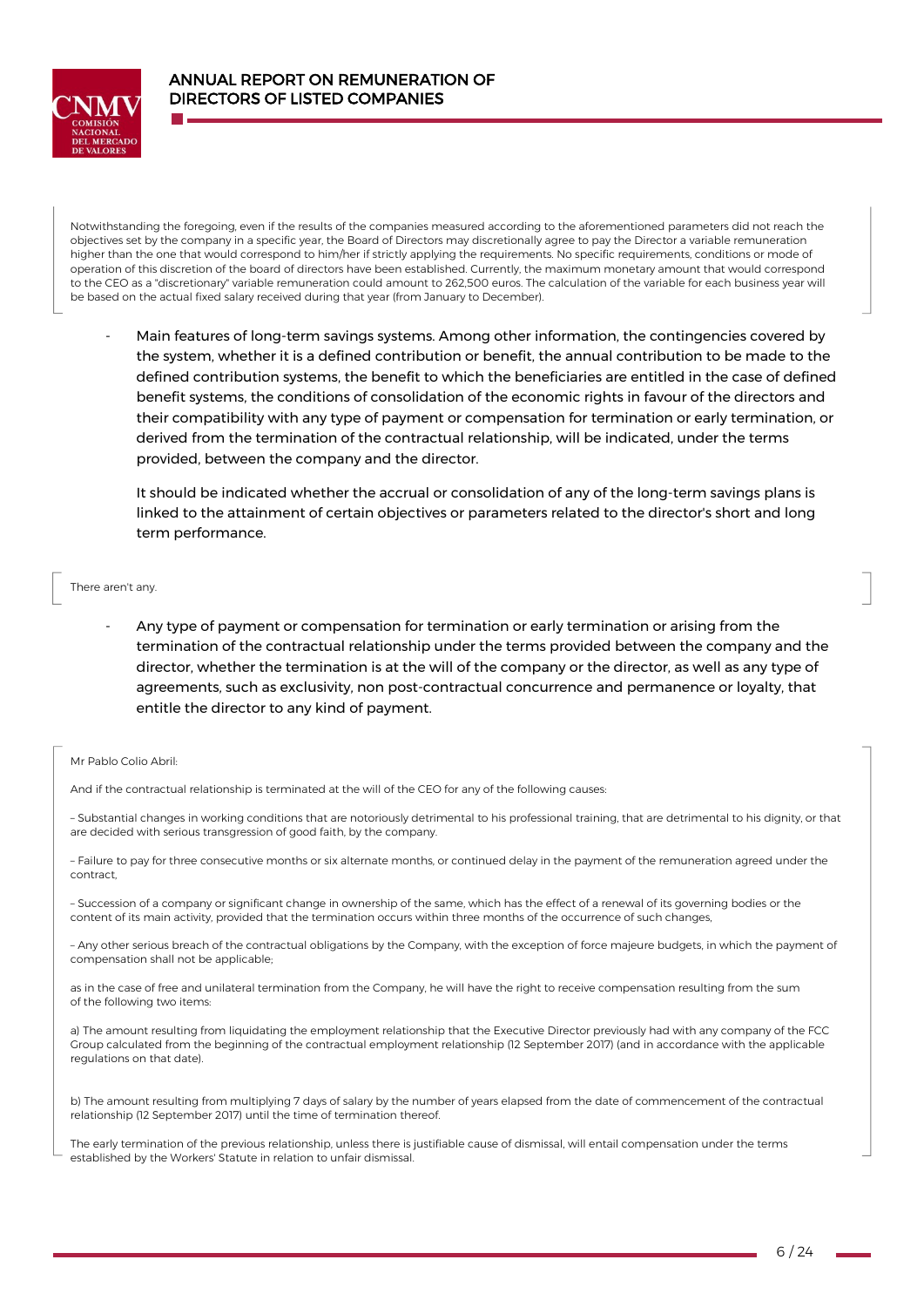

- Indicate the conditions that must be respected by the contracts of those who perform senior management duties as executive directors. Among others, the duration, limits on compensation amounts, permanence clauses, notice periods, as well as payment in lieu of the aforementioned notice period, and any other clauses relating to contracting premiums, will be reported, as well as compensation or golden parachute clauses for early termination or termination of the contractual relationship between the company and the executive director. Include, among others, the agreements of non-concurrence, exclusivity, permanence or loyalty and non-post-contractual competition, unless they have been explained in the previous section.

#### - Mr Pablo Colio Abril:

Duration: The duration of the contract is indefinite.

Exclusivity and non-competition: The dedication must be exclusive and as such he may not enter into service contracts with other companies or entities.

There is a non-competition agreement for a period of one year after the termination of the contract. Certain prohibitions of competition and attracting clients, employees and suppliers are envisaged that are enforceable for one year after its termination.

Notice: Written notice must be given at least 3 months in advance of the contract being terminated at the will of the CEO or if the termination is due to the free and unilateral termination of the company.

Code of conduct: The obligation to strictly observe the provisions of the code of conduct in terms of its policies of confidentiality, professional ethics and conflict of interests is established.

Conflicts of interest: Articles 22 and 23 of the Regulations of the FCC Board of Directors set forth that directors have a duty to refrain from attending and intervening in deliberations that affect matters in which they may have a direct or indirect interest and from voting in the corresponding decisions. Directors must also inform the Board, through the Corporate Responsibility Department or any other department that may replace it, with due notice, of any situation that may involve

a conflict of interest with the interests of the Company or those of the group of companies that form part of the FCC Group or its related companies.

Responsibility: In accordance with article 29.1 of the Regulations of the Board, the directors will respond to the Company, to the shareholders and to the social creditors for the damage caused by acts or omissions contrary to the Law or the Bylaws or for those made in breach of the inherent duties under their charge in the event of intent or fault.

- Mr Gerardo Kuri Kaufmann:

He is executive director as a result of being the CEO of CEMENTOS PORTLAND VALDERRIVAS, S.A., a company controlled by FCC. He does not perform senior management functions at FCC, so does not receive fixed or variable remuneration. His remuneration is from a contract for the provision of services between CPV and the director for an annual amount not exceeding 175,000 euros (gross), not as salary.

## The nature and estimated amount of any other supplementary remuneration that will be accrued by the directors in the current year in consideration for services rendered other than those inherent in their position.

The Board of Directors of 30 July 2019 approved the contract for the provision of consultancy and advisory services with the company Vilafulder Corporate Group, S.L.U. (Vilafulder), linked to the director Mr Alejandro Aboumrad, for a total annual amount of €338,000. This service contract is still in force at the date of this report.

Other remuneration items such as those derived, as the case may be, from the concession by the company to the director of advances, credits and guarantees and other remuneration.

There are no advances or credits granted to directors by the Company.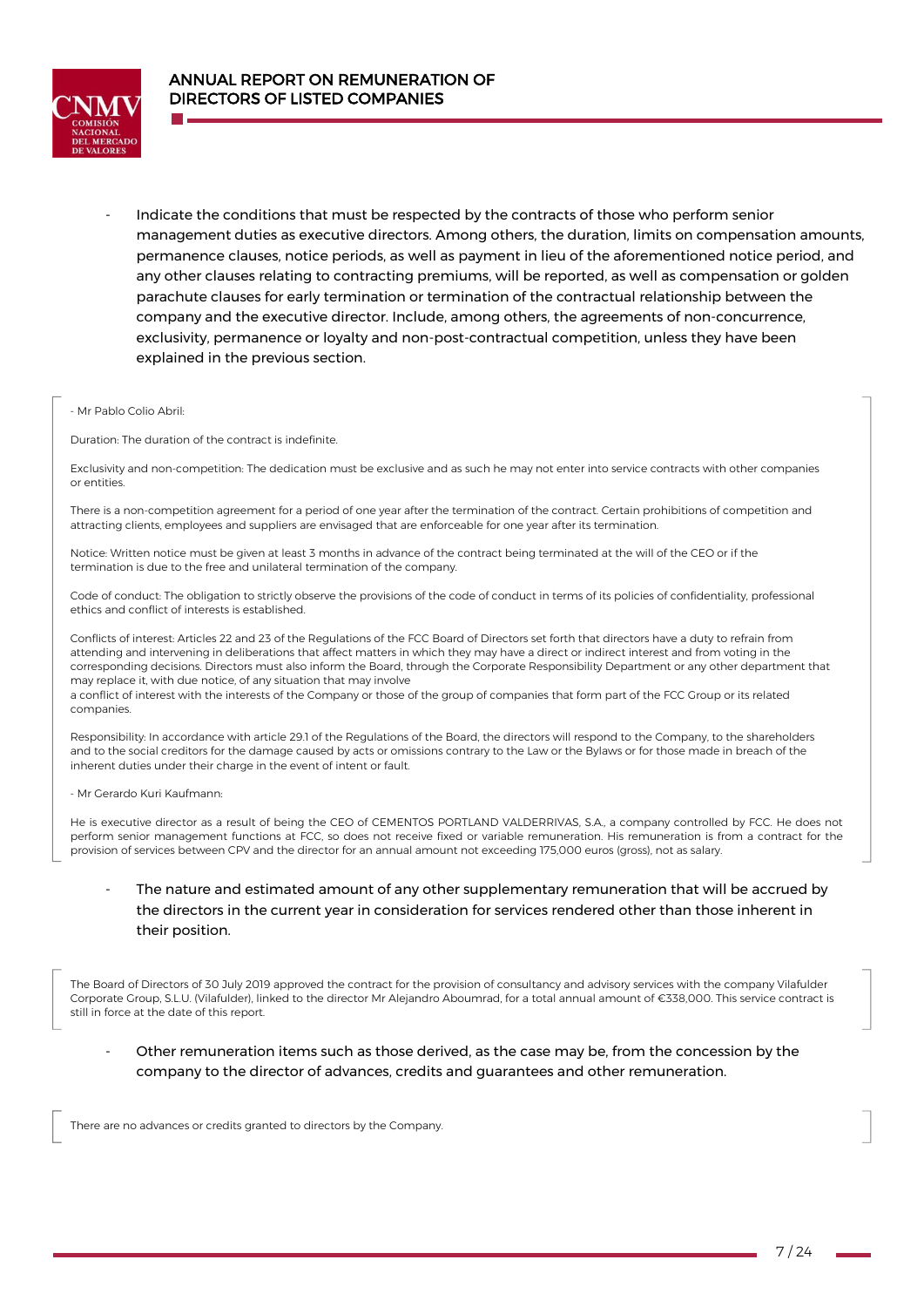

The nature and estimated amount of any other supplementary remuneration provided for and not included in the preceding sections, whether paid by the company or another group company, to be accrued by the directors in the current year.

### There aren't any.

- A.2. Explain any relevant changes in the remuneration policy applicable in the current business year derived from:
	- A new policy or a modification of the policy already approved by the Board.
	- Relevant changes in the specific determinations established by the board for the current business year of the remuneration policy in force with respect to those applied in the previous year.
	- Proposals that the board of directors would have agreed to present to the general shareholders's meeting to which this annual report will be submitted and which are proposed to be applicable to the current year.

-The Ordinary General Meeting of 28 June 2018, approved in accordance with the provisions of article 529 novodecies of the Corporate Enterprises Act, the Remuneration Policy for Directors of FOMENTO DE CONSTRUCCIONES Y CONTRATAS, S.A. The policy will remain in force during the three business years following its approval by the General Meeting.

-In 2019, the amount of the remuneration for the effective attendance at the meetings of the Board and Committees was changed to € 3,000 per Board meeting, € 1,875 per Executive Committee meeting (the same as before), € 1,850 per Audit and Control Committee meeting and € 1,850 per Appointments and Remuneration Committee meeting. These increases are applied by the Board as of 21 March 2019.

- The Annual General Meeting of 2021, to which this annual report will be submitted, will approve, in accordance with the provisions of article 529r of the Spanish Corporate Enterprises Act, a new Directors' Remuneration Policy, applicable to the three business years following the year of its approval (2022, 2023 and 2024).

A.3. Identify the direct link to the document that contains the company's current remuneration policy, which must be available on the company's website.

### [https://www.fcc.es/es/politicas](http://www.fcc.es/es/politicas)

A.4. Taking into account the data provided in section B.4, explain how the vote of the shareholders' at the general meeting was considered, to which the annual remuneration report for the previous year was submitted to voting, with an advisory capacity.

Given the votes in favour obtained at the last General Meeting on 2 June 2020, the Remuneration Policy will be maintained without changes being made, valuing the support and trust granted in said vote for the majority of the capital.

## B. GLOBAL SUMMARY OF HOW THE REMUNERATION POLICY WAS APPLIED DURING THE CLOSED BUSINESS YEAR

B.1. Explain the process that has been followed to implement the remuneration policy and determine the individual remuneration reflected in section C of this report. This information will include the role carried out by the remuneration committee, the decisions taken by the board of directors and, where appropriate, the identity and role of the external advisors whose services have been used in the process of applying the remuneration policy in the closed year.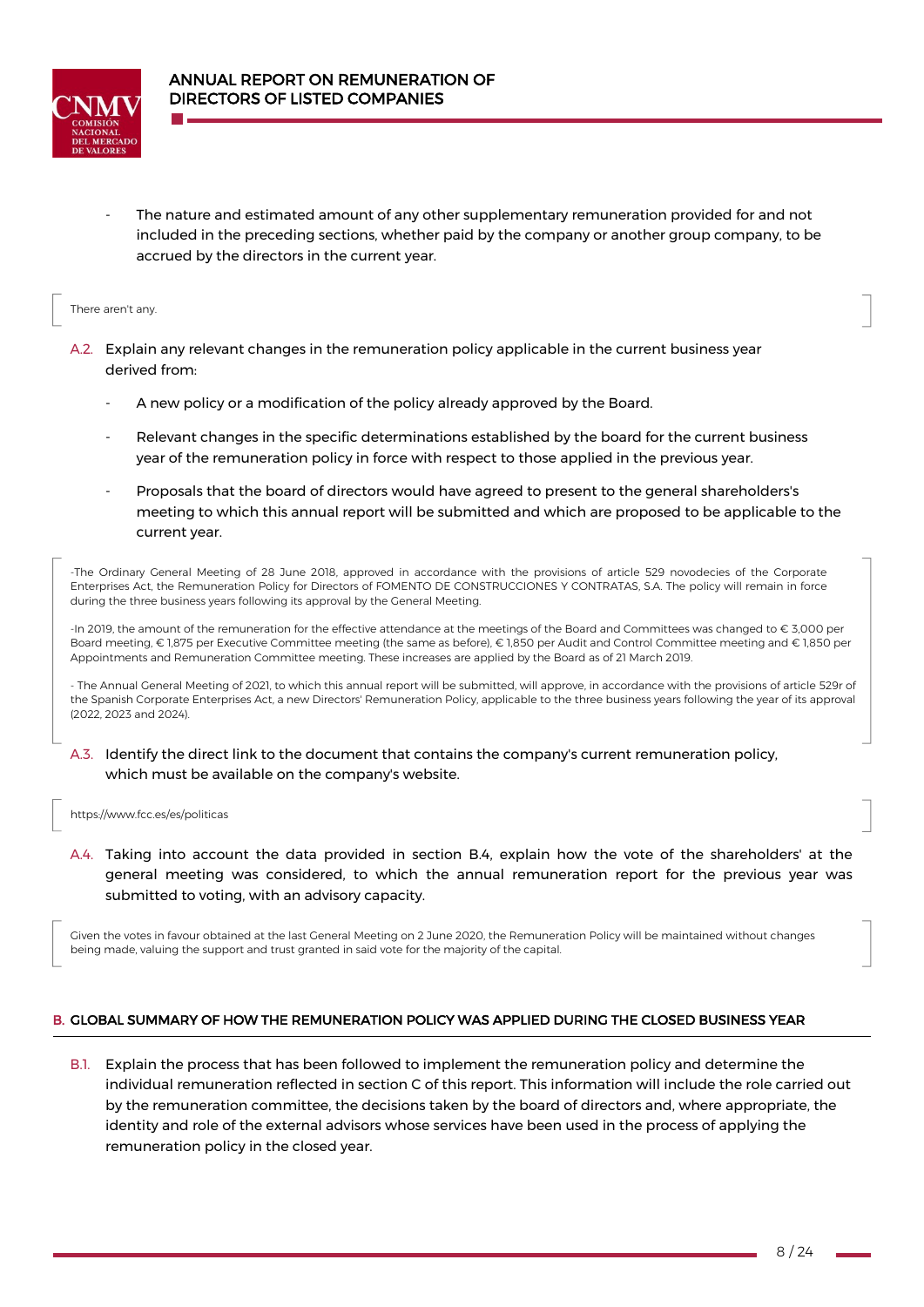

In accordance with the provisions of the Annual Report on Director Remuneration that was submitted to an advisory vote and approved by the Ordinary General Shareholders's Meeting of 2 June 2020, and based on the provisions of article 38 of the Corporate Bylaws, the directors' remuneration system includes (a) the remuneration consisting of a participation in the net profit once the legal reserve has been covered, and whether the partners have recognised a minimum dividend of four percent (4%) of the nominal value of the shares; and (b) a remuneration for the effective attendance of the directors at the meetings of the Board and its Committees.

The Profit and Loss Account showed a positive result that was distributed to provide the Legal Reserve and the Voluntary Reserve. A dividend was distributed in the scrip dividend mode.

In 2020, the directors' remuneration, consisting of a share in net profit, was not paid. As a result, the directors were only remunerated for the performance of their positions by virtue of their attendance at the meetings of the Board and its internal Committees and for this purpose, as established in article 38 of the Bylaws, the General Meeting determined the amount corresponding to each year for this item, which will be distributed by the Board among its members taking into account their effective attendance at meetings.

The Directors were paid for their attendance at the meetings of the Board and its internal committees. Remuneration was accrued for effective attendance, personally or by remote means of communication (such as videoconferencing or conference calls), at meetings held by the Board or its Committees.

The amount of the aforementioned remuneration per meeting was as follows: [N.B.: These amounts were established in the modification of the remuneration for the effective attendance of directors approved at the Board meeting of 21 March 2019. It has been in force for the entire 2020 business year.]

Board of Directors: 3,000 Executive Committee: 1.875 Audit and Control Committee: 1.850 Appointments and Remuneration Committee: 1.850

Consequently, the directors were only paid for the performance of their positions virtue of their attendance at the meetings of the Board and its internal Committees.

Likewise, the CEO has been remunerated for the different remuneration items provided for in his contract.

The remuneration of non-executive Directors does not include variable remuneration items linked to the value of FCC shares or any other instrument.

Meanwhile, some FCC directors accrued remuneration as a result of being on the Board of other group companies (specifically, Cementos Portland Valderrivas, S.A.).

The members of the Appointments and Remuneration Committee participated in the determination of the remuneration policy and the preparation of this report.

The information and advice of the internal services of the Company has been provided, without such advice being received from external consultants.

According to article 38.4 of the Regulations of the Company's Board of Directors, the Appointments and Remuneration Committee is responsible for (but limited to) the following:

"f) Proposing to the Board of Directors the remuneration policy of the Directors and of the general directors or of those who carry out their senior management duties under the direct authority of the Board, the Executive Committee or the Chief Executive Officer, as well as the individual remuneration and the remaining contractual conditions of executive Directors, ensuring their observance. Likewise, inform and make proposals about the incentive plans of a multi-year nature that affect the Company's senior executives and in particular, those that may be established in relation to the value of the shares. Likewise, to propose to the Board of Directors the distribution among the Directors of the remuneration derived from their status as Directors agreed by the General Shareholders Meeting, in accordance with the provisions of the Company Bylaws and in this Regulation".

B.2. Explain the different actions taken by the company in relation to the remuneration system and how they have contributed to reducing exposure to excessive risks and adjusting it to the long-term objectives, values and interests of the company, including a reference to the measures that have been adopted to ensure that the accrued remuneration has taken into account the long-term results of the company and to ensure that an adequate balance between the fixed and variable components of the remuneration has been achieved, what measures have been taken in relation to those categories of personnel whose professional activities have a material impact on the company's risk profile, and what measures have been taken to avoid conflicts of interest, if applicable.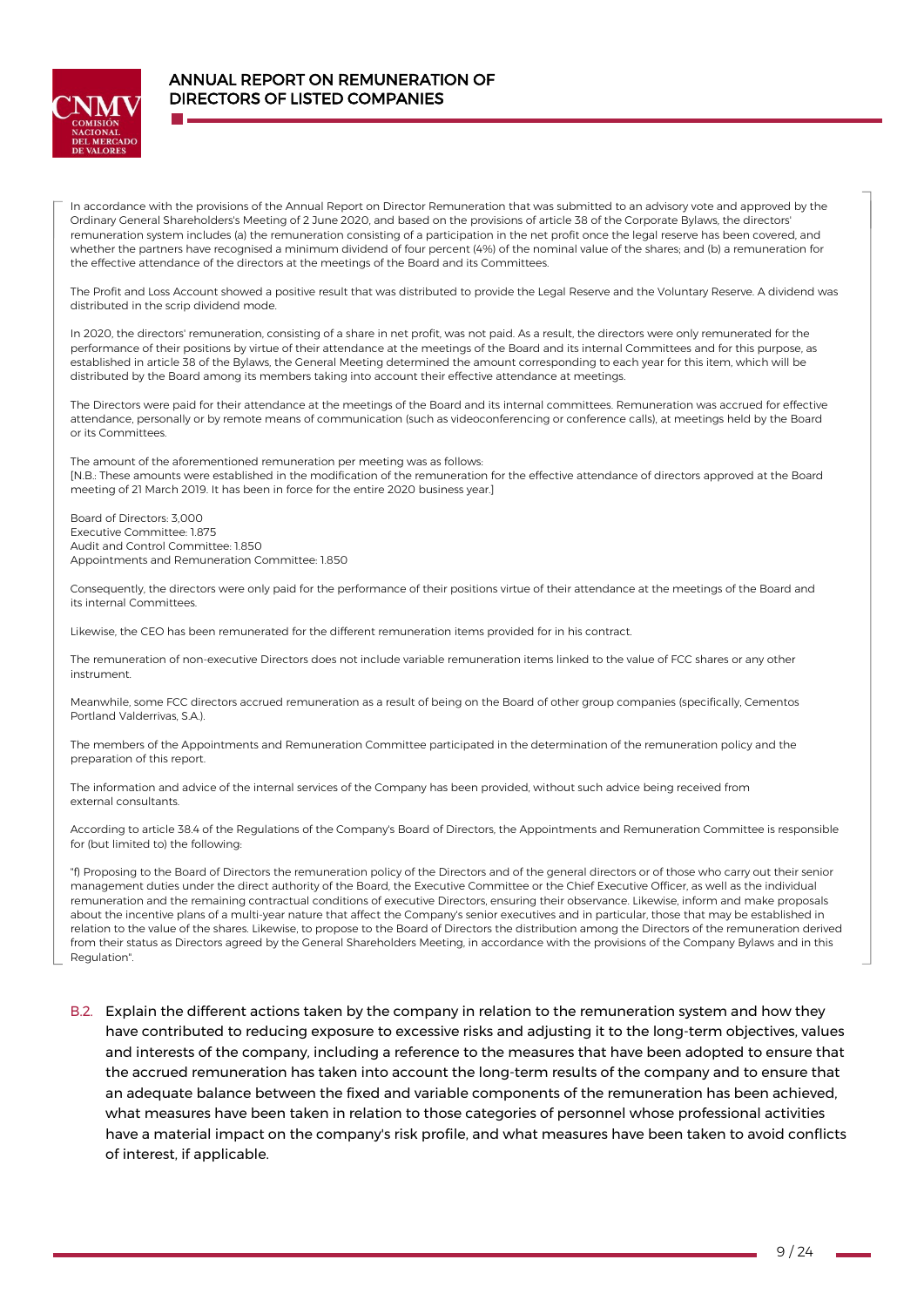

Pursuant to Article 28.2 of the Regulations of the Board of Directors, one of the criteria to be respected by the Company's remuneration policy is that remuneration must be in reasonable proportion to the importance of the Company, its financial situation at any given time and the market standards of comparable companies. In addition, the remuneration system established should be aimed at promoting the Company's long-term profitability and sustainability, and incorporate the necessary safeguards to avoid excessive risk taking and the rewarding of unfavourable results.

With regard to the measures to avoid conflicts of interest, as set forth in articles 22 and 23 of the Regulations of the FCC Board of Directors, the directors have a duty to abstain from assisting or intervening in deliberations that affect matters in which they may have a direct or indirect interest and from voting in the corresponding decisions. Directors must also report to the Board through the Corporate Responsibility Department or any other department that may replace it, with due notice, of any situation that may involve a conflict of interest with the interests of the Company or those of the group of companies that form part

of the FCC Group or its related companies.

There is no other additional information. The "Directors' Remuneration Policy of FOMENTO DE CONSTRUCCIONES Y CONTRATAS, S.A. (2018- 2020)" is approved by the Ordinary General Meeting of 28 June 2018, and posted on th[e www.fcc.es,](http://www.fcc.es/) corporate website, and contains all the existing information in this regard.

## B.3. Explain how the remuneration accrued and consolidated in the year complies with the provisions of the current remuneration policy.

Also report on the relationship between the remuneration obtained by the directors and the results or other short- and long-term performance measures of the company, explaining, if applicable, how variations in the company's performance have had an impact on the variation in the remuneration of the directors, including those accrued for which payment has been deferred, and how these contribute to the short- and long-term results of the company.

As indicated above, and in accordance with the provisions of article 38.2 of the Bylaws, the remuneration of the Company directors consists of a share in the net profits for the year included in the Group's consolidated financial statement, not being able in any case to exceed 2% of said profits and once the legal reserve has been covered, and if the partners have recognised a minimum dividend of 4% of the nominal value of the shares. In any case, it will be the responsibility of the General Meeting to set the percentage that corresponds to each business year.

In 2020, the directors' remuneration, consisting of a share in net profit, was not paid.

Notwithstanding the foregoing, the directors were paid for their attendance at the meetings of the Board and its internal committees.

Likewise, executive directors have been remunerated for the different remuneration items provided for in their contracts.

Meanwhile, some FCC directors accrued remuneration as a result of being on the Board of other group companies (specifically, Cementos Portland Valderrivas, S.A.)

## B.4. Report on the result of the advisory vote of the general meeting for the annual report on remuneration of the previous year, indicating the number of negative votes that have been cast:

|                 | Number      | % of the total    |  |  |
|-----------------|-------------|-------------------|--|--|
| Votes cast      | 353.586.071 | 90.14             |  |  |
|                 | Number      | % of those issued |  |  |
| Negative votes  | 22.555.227  | 6.38              |  |  |
| Votes in favour | 331.021.094 | 93.62             |  |  |
| Abstentions     | 9.750       |                   |  |  |

Remarks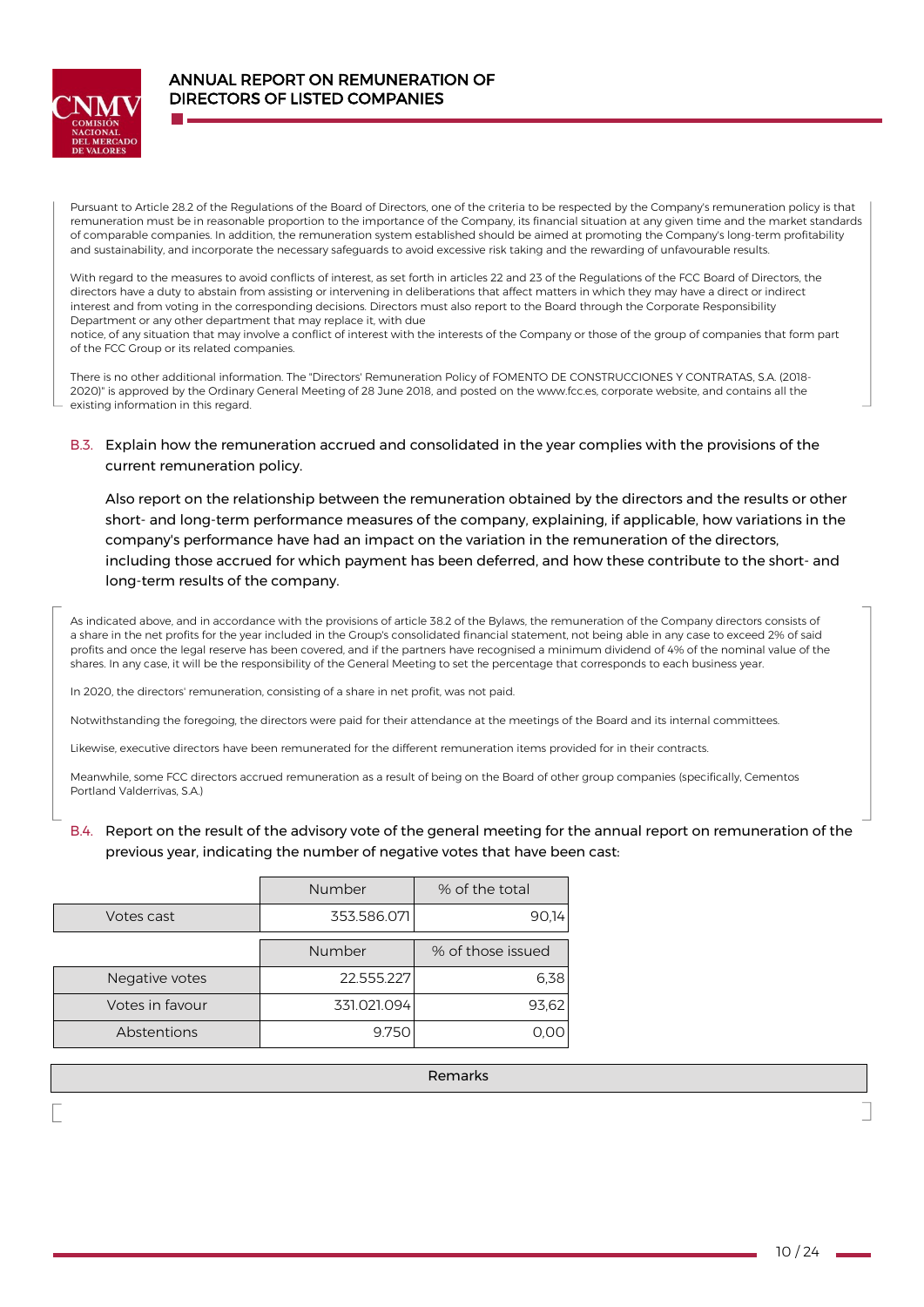

# B.5. Explain how the fixed components accrued and consolidated during the year by the directors in their capacity as such were determined, and how they have varied compared to the previous year.

-The directors were paid for their attendance at the meetings of the Board and its internal committees. Consequently, the directors were only paid for the performance of their positions virtue of their attendance at the meetings of the Board and its internal Committees.

-In the 2020 business year, amounts for attendance have not been changed compared to those set in the previous year. See explanation section B.1.

# B.6. Explain how the salaries accrued and consolidated during the business year by each of the executive directors for the performance of management duties have been determined, and how they have varied with respect to the previous year.

The Board of Directors agreed to maintain the following remuneration structure for directors in 2020 for the performance of their executive duties:

- Mr Pablo Colio Abril:

The fixed remuneration for his performance of CEO duties: 525,000 euros.

- Mr Gerardo Kuri Kaufmann:

The fixed remuneration for the performance of senior management functions:  $0 \in$ .

[Note: Mr Gerardo Kuri Kaufmann has been qualified as Executive Director for being the CEO of CPV, a company controlled by FCC. He does not perform senior management functions at FCC, so does not receive fixed or variable remuneration.]

These remunerations have not changed compared to the previous year.

B.7. Explain the nature and main characteristics of the variable components of the remuneration systems accrued and consolidated during the year.

### In particular:

Identify each of the remuneration plans that have determined the different variable remuneration accrued by each of the directors during the business year, including information on their scope, date of approval, date of implementation, consolidation conditions, if any, consolidation periods and term, criteria used to assess performance and how this has impacted on the establishment of the variable amount accrued. In addition to this, identify the measurement criteria used and the time required to be in a position to correctly measure all the conditions and criteria stipulated, explaining in detail the criteria and factors applied in terms of the time required and methods to verify fulfilment relating to performance or other conditions to which the accrual and consolidation of each component of the variable remuneration was linked.

In the case of equity option plans or other financial instruments, the general features of each plan will include information on the conditions to acquire unconditional ownership (consolidation), and to exercise these options or financial instruments, including the price and term of exercise.

Each of the directors, and their category (executive directors, external proprietary directors, independent external directors or other external directors), who are beneficiaries of remuneration systems or plans that incorporate variable remuneration.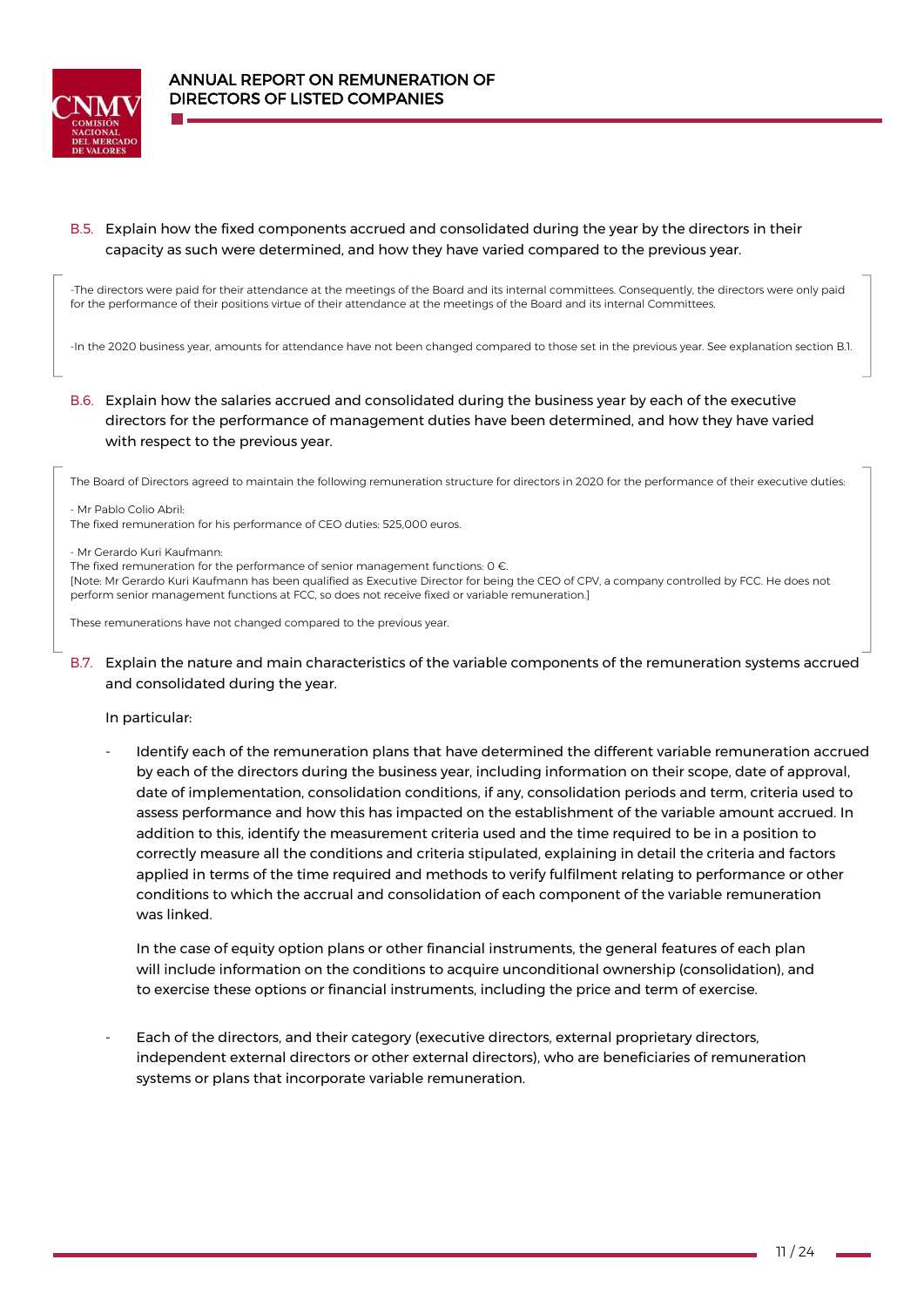

Where appropriate, the established accrual or deferred payment periods and/or retention periods/nondisposal of shares or other financial instruments, if any, will be reported.

### Explain the short-term variable components of the remuneration systems:

The Company CEO is the only Board member who receives variable remuneration.

The current remuneration policy approved by the Ordinary General Meeting on 28 June 2018, effective during the three business years following its approval, maintains the following variable remuneration structure:

Mr Pablo Colio Abril:

As CEO, he participates in the variable remuneration system and can reach up to 50% of his fixed salary if he meets the objectives set.

This variable remuneration is directly conditioned to the fulfilment of the social objectives, whose valuation will be based on the result of the EBITDA and the operating cash flow of the corresponding business year, following the guidelines implemented in the investee companies by FOMENTO DE CONSTRUCCIONES Y CONTRATAS, S.A., to determine the variable remuneration of management personnel.

Notwithstanding the foregoing, even if the results of the companies measured according to the aforementioned parameters did not reach the objectives set by the company in a specific year, the Board of Directors may discretionally agree to pay the Director a variable remuneration higher than the one that would correspond to him/her if strictly applying the requirements. No specific requirements, conditions or mode of operation of this discretion of the board of directors have been established. Currently, the maximum monetary amount that corresponds to the CEO as a "discretionary" variable remuneration may amount to 262,500 euros. The calculation of the variable for each business year is based on the actual fixed salary received during that year (from January to December).

There are no stock option plans or any other financial instruments.

The payment of the annual variable remuneration is made for the past year, so the amount accrued during one year by the CEO is paid in the following year. The CEO's variable remuneration for 2019 was paid in 2020 after preparing the accounts, when the variable Remuneration Plan was approved for the rest of the group of participants of the FCC Group.

The company has not established any deferral in the payment of amounts or delivery of accrued financial instruments.

Nor has any clause for reducing deferred remuneration or forcing the director to return remuneration received been agreed.

### Explain the long-term variable components of the remuneration systems:

There aren't any.

B.8. Indicate whether the return of certain variable components has been reduced or claimed when, in the first case, payment of unconsolidated amounts has been deferred or, in the second case, consolidated and paid, based on data when this was later manifestly proven to be inaccurate. Describe the amounts reduced (malus) or returned by the application of the clawback clauses, why they have been executed and the years to which they correspond.

There aren't any.

B.9. Explain the main features of long-term savings systems whose equivalent annual amount or cost is shown in the tables in Section C, including retirement and any other survivor benefits, which are partially or totally financed by the company, whether internally or externally, indicating the type of plan, whether it is a defined contribution or benefit, the contingencies it covers, the conditions for the consolidation of economic rights in favour of the directors and their compatibility with any type of compensation for early termination or termination of the contractual relationship between the company and the director.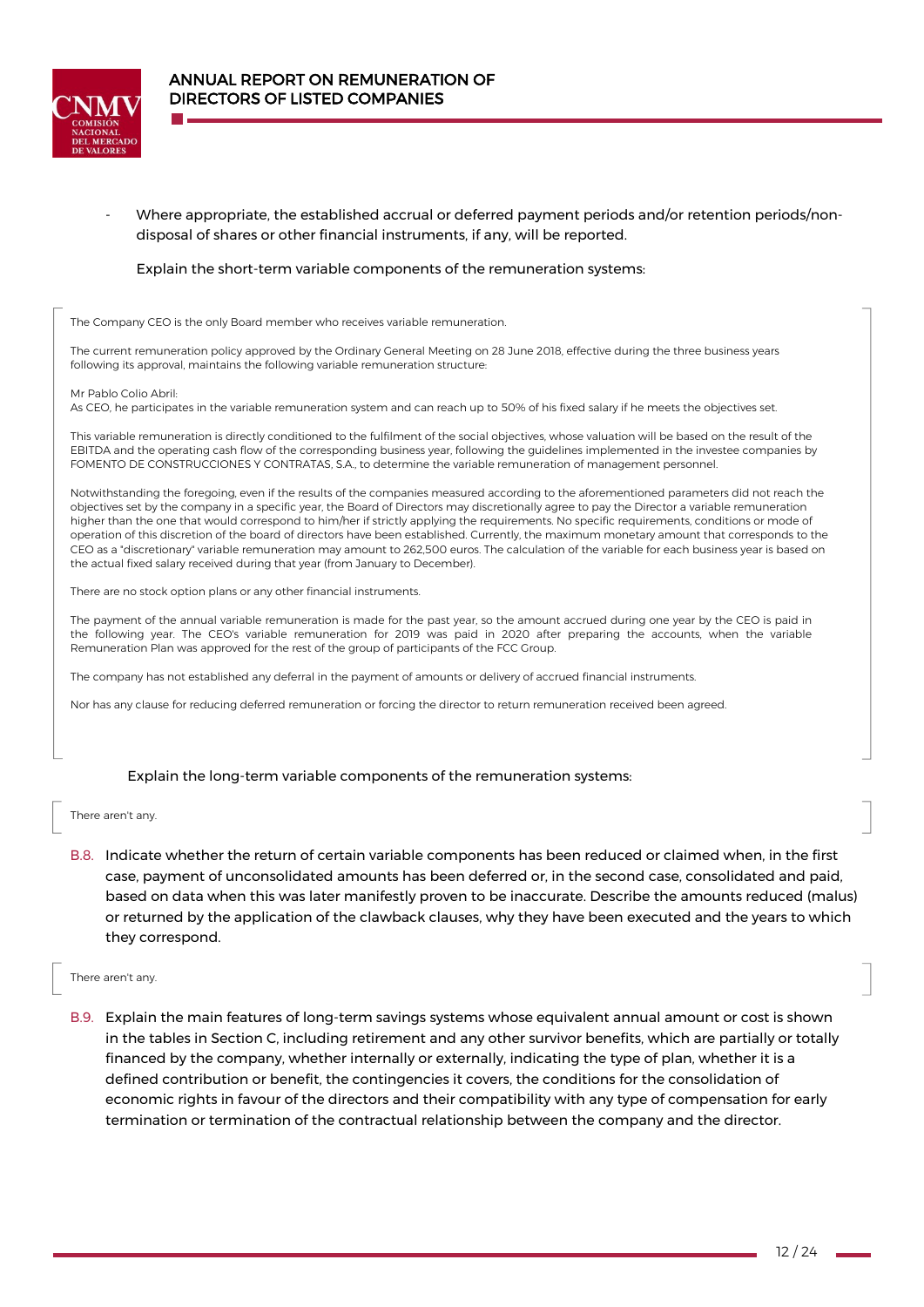



B.10. Explain, where appropriate, the compensation or any other type of payment derived from the early termination, whether it was at the will of the company or the director, or the termination of the contract, under the terms provided therein, accrued and/or received by the directors during the closed business year.

#### There aren't any.

B.11. Indicate whether there have been any significant changes in the contracts of persons who perform senior management duties as executive directors and, if applicable, explain them. Also, explain the main conditions of the new contracts signed with executive directors during the year, unless they have already been explained in section A.1.

There aren't any.

B.12. Explain any supplementary remuneration accrued by the directors as consideration for services rendered other than those inherent to their position.

The Board of Directors of 30 July 2019 approved the contract for the provision of consultancy and advisory services with the company Vilafulder Corporate Group, S.L.U. (Vilafulder), linked to the director Mr Alejandro Aboumrad, for a total annual amount of €338,000. This service contract has been in force during the 2020 business year.

With the exception of this case, there is no additional remuneration for services rendered to the Company.

B.13. Explain any remuneration derived from the granting of advances, credits and guarantees, indicating the interest rate, its essential features and the amounts finally returned, as well as the obligations assumed on their behalf as collateral.

There aren't any.

B.14. Detail the remuneration in kind accrued by the directors during the year, briefly explaining the nature of the different salary components.

The Company established the following types of remuneration in kind for the Executive Director Mr Pablo Colio Abril:

- Travel insurance:

Mr Pablo Colio Abril is the beneficiary of an accident insurance for trips taken by aeroplane, train or boat whilst performing his professional responsibilities within the company, which the Company has established for all its employees. Coverage amount: €601,012.10 euros per person, with a maximum of €6,000,000 euros per accident. The amount of the premium is fully paid by the company.

#### - Insurance for accidental death or total permanent disability:

Mr Pablo Colio Abril is the beneficiary of an insurance for accidental death or total permanent disability that the Company has established for all its employees and which is intended to cover an accident resulting in death or total permanent disability, within or outside working hours, under the terms and conditions of the current policy. The coverage of both contingencies will cover the amount of one year of their respective fixed salaries. The amount of the premium is fully paid by the company.

- Health Insurance:

The Company assumes 50% of the payment of a health insurance in favour of Mr Pablo Colio Abril and his family. The amount to be paid for the company's health insurance for 2020 amounts to €2,547.82.

- Other:

An accident policy has been taken out for all Directors, both in the exercise of their duties and for their personal life, which covers:

-Death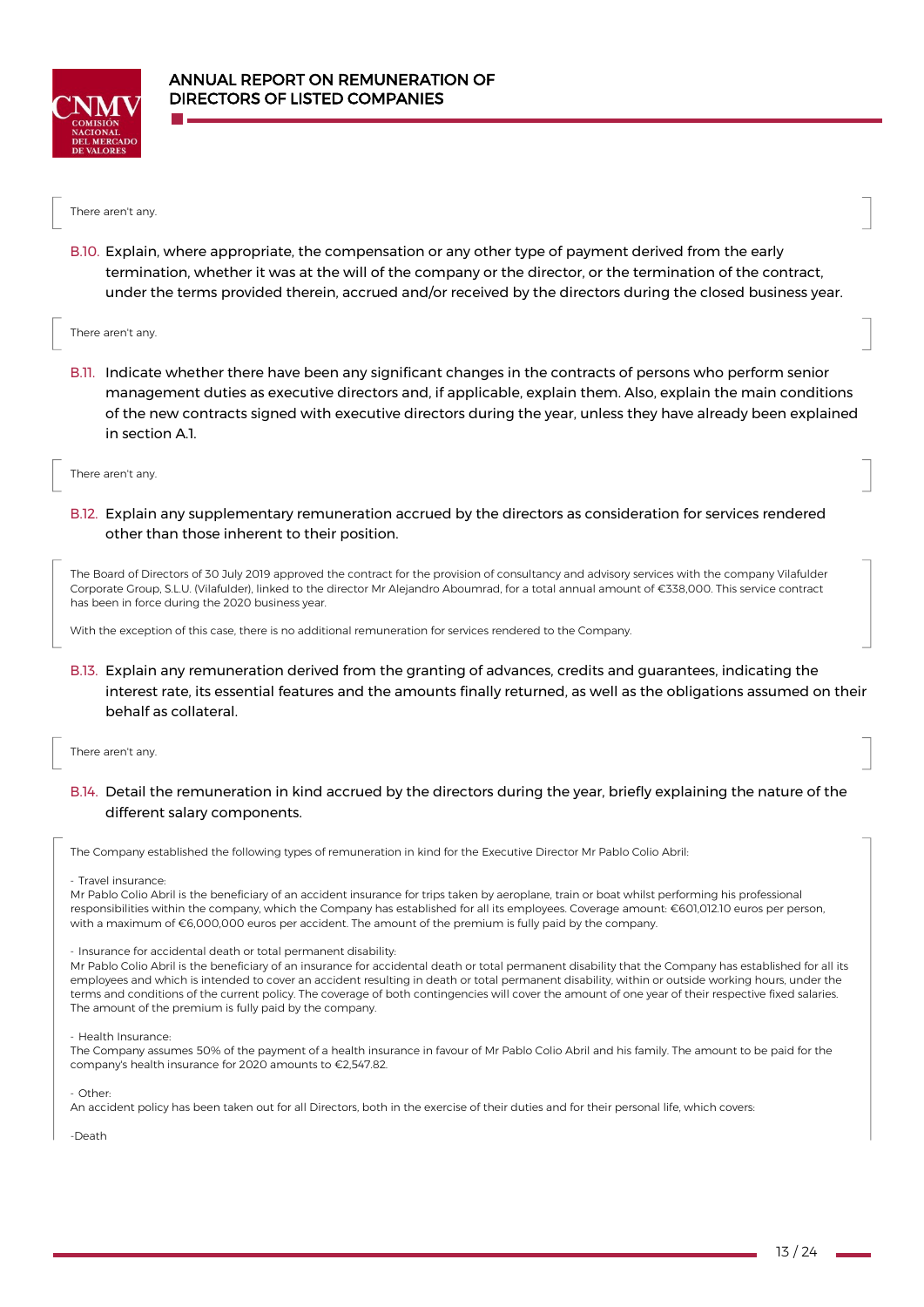

-Total permanent disability -Absolute permanent disability -Major disability

The duration of this policy is one year, renewable annually and with a premium of 5,870.77 euros.

This amount is broken down in table C.1 a i) "Other items". Also in section B.14 "Miscellaneous". This amount has been prorated among all the directors, with a result of 419.34 euros. Since the amounts in the tables are entered in thousands and the programme does not allow decimals to be entered, they have been rounded up and "1" has been entered instead of "0.5" in the "Other items" column. The 0.5 will be deducted from the rest of the remuneration in order to adjust the final amount to reality.

- B.15. Explain the remuneration accrued by the director by virtue of the payments made by the listed company to a third entity in which the director provides services, when said payments are intended to remunerate the latter's services in the company.
- There aren't any.
- B.16. Explain any other remuneration item other than the above, regardless of its nature or the group company that pays it, especially when it is considered a related operation or its issuance distorts the true image of the total remuneration accrued by the director.

There aren't any.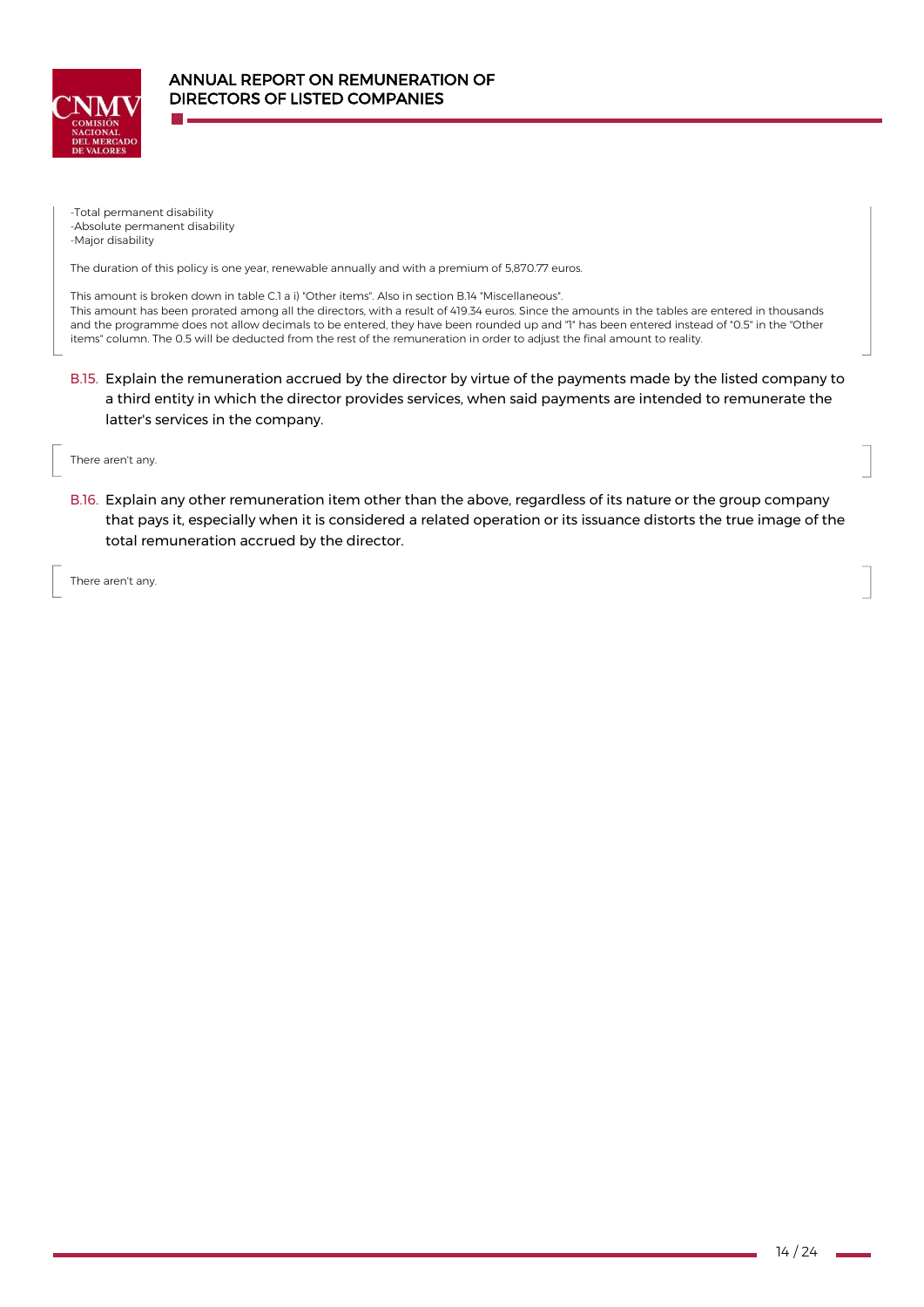

<u> Talentin ka</u>

## C. DETAILS OF THE INDIVIDUAL REMUNERATION CORRESPONDING TO EACH OF THE DIRECTORS

| Name                               | <b>Types</b>               | 2020 accrual period           |  |  |
|------------------------------------|----------------------------|-------------------------------|--|--|
| DOMINUM DESGA, S.A.                | Proprietary chair          | From 01/01/2020 to 31/12/2020 |  |  |
| Mr PABLO COLIO ABRIL               | Chief Executive Officer    | From 01/01/2020 to 31/12/2020 |  |  |
| SAMEDE INVERSIONES 2010, S.L.U     | Proprietary Vice President | From 01/01/2020 to 31/12/2020 |  |  |
| Mr ALEJANDRO ABOUMRAD GONZÁLEZ     | Proprietary Vice President | From 01/01/2020 to 31/12/2020 |  |  |
| DOMINUM DIRECCIÓN Y GESTIÓN, S.A.  | Proprietary Director       | From 01/01/2020 to 31/12/2020 |  |  |
| EAC INVERSIONES CORPORATIVAS, S.L. | Proprietary Director       | From 01/01/2020 to 31/12/2020 |  |  |
| INMOBILIARIA AEG, S.A. DE C.V.     | Proprietary Director       | From 01/01/2020 to 31/12/2020 |  |  |
| Mr JUAN RODRÍGUEZ TORRES           | Proprietary Director       | From 01/01/2020 to 31/12/2020 |  |  |
| Mr GERARDO KURI KAUFMANN           | <b>Executive Director</b>  | From 01/01/2020 to 31/12/2020 |  |  |
| Mr ANTONIO GÓMEZ GARCÍA            | Proprietary Director       | From 01/01/2020 to 31/12/2020 |  |  |
| Mr ALFONSO SALEM SLIM              | Proprietary Director       | From 01/01/2020 to 31/12/2020 |  |  |
| Mr HENRI PROGLIO                   | Independent Director       | From 01/01/2020 to 31/12/2020 |  |  |
| Mr MANUEL GIL MADRIGAL             | Independent Director       | From 01/01/2020 to 31/12/2020 |  |  |
| Mr ÁLVARO VÁZQUEZ DE LAPUERTA      | Independent Director       | From 01/01/2020 to 31/12/2020 |  |  |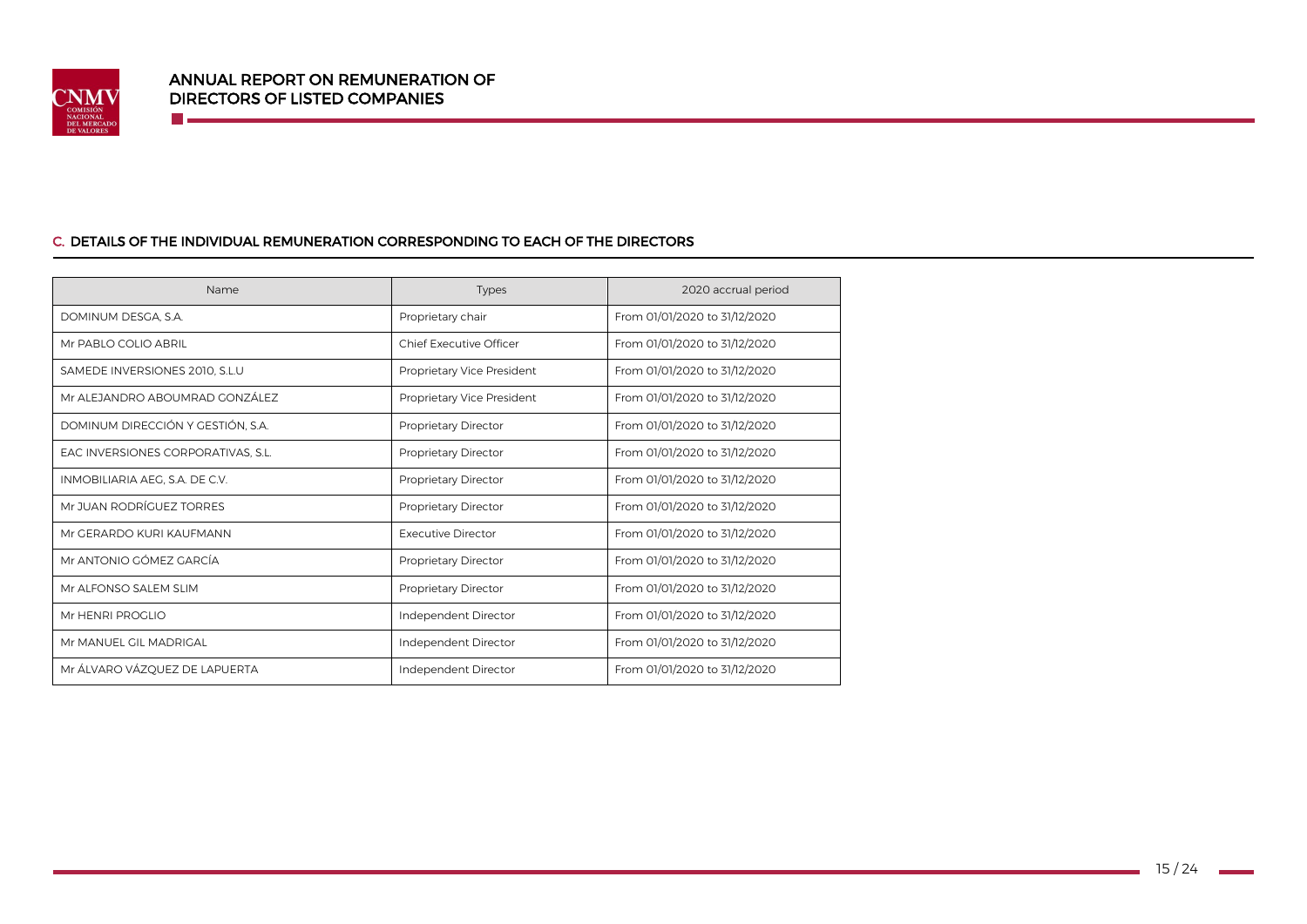

**COLLECT** 

- C.1. Fill in the following tables regarding the individualised remuneration of each of the directors (including the remuneration for the exercise of executive duties) accrued during the year.
	- a) Remuneration of the company referred to in this report:
		- i) Remuneration accrued in cash (in thousands of  $\epsilon$ )

| Name                               | Fixed<br>remuneration | Plus<br>expenses | Remuneration for<br>belonging to the<br>board<br>committees | Salary | Short term<br>variable | Variable long-<br>term<br>remuneration remuneration | Indemnity | Other<br>concepts | <b>Total 2020</b> | <b>Total 2019</b> |
|------------------------------------|-----------------------|------------------|-------------------------------------------------------------|--------|------------------------|-----------------------------------------------------|-----------|-------------------|-------------------|-------------------|
| DOMINUM DESGA, S.A.                |                       | 54               |                                                             |        |                        |                                                     |           |                   | 55                | 48                |
| Mr PABLO COLIO ABRIL               |                       | 42               |                                                             | 525    | 262                    |                                                     |           |                   | 832               | 751               |
| SAMEDE INVERSIONES 2010, S.L.U     |                       | 27               |                                                             |        |                        |                                                     |           |                   | 28                | 24                |
| Mr ALEJANDRO ABOUMRAD GONZÁLEZ     |                       | 42               |                                                             |        |                        |                                                     |           | 338               | 380               | 375               |
| DOMINUM DIRECCIÓN Y GESTIÓN, S.A.  |                       | 27               |                                                             |        |                        |                                                     |           |                   | 28                | 24                |
| EAC INVERSIONES CORPORATIVAS, S.L. |                       | 42               |                                                             |        |                        |                                                     |           |                   | 43                | 37                |
| INMOBILIARIA AEG, S.A. DE C.V.     |                       |                  |                                                             |        |                        |                                                     |           |                   |                   | 15                |
| Mr JUAN RODRÍGUEZ TORRES           |                       | 69               |                                                             |        |                        |                                                     |           |                   | 70                | 64                |
| Mr GERARDO KURI KAUFMANN           |                       | 37               |                                                             |        |                        |                                                     |           |                   | 38                | 37                |
| Mr ANTONIO GÓMEZ GARCÍA            |                       | 27               |                                                             |        |                        |                                                     |           |                   | 28                | 24                |
| Mr ALFONSO SALEM SLIM              |                       | 27               |                                                             |        |                        |                                                     |           |                   | 28                | 24                |
| Mr HENRI PROGLIO                   |                       | 27               |                                                             |        |                        |                                                     |           |                   | 28                | 32                |
| Mr MANUEL GIL MADRIGAL             |                       | 54               |                                                             |        |                        |                                                     |           |                   | 55                | 51                |
| Mr ÁLVARO VÁZQUEZ DE LAPUERTA      |                       | 54               |                                                             |        |                        |                                                     |           |                   | 55                | 51                |

Remarks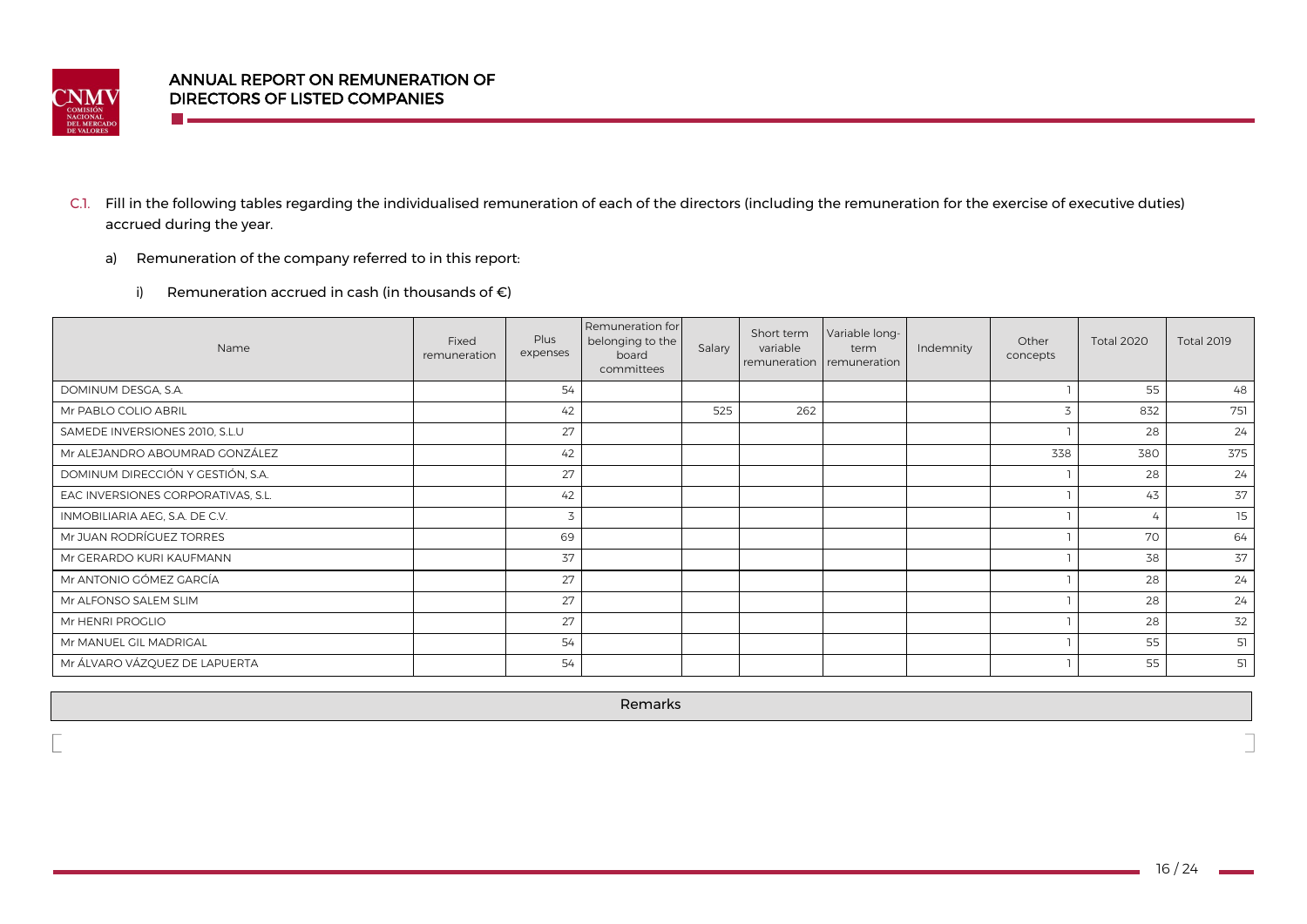

n e

## ii) Table of movements of the remuneration systems based on shares and gross profit of the actions or consolidated financial instruments.

|         |                     | Financial instruments at<br>the beginning of 2020 |                             | Financial instruments<br>granted during<br>the 2020 business year |                             | Financial instruments consolidated during the year |                                              |                                        | Instruments<br>expired and<br>not exercised                                                               |                       | Financial instruments at<br>the end of the 2020<br>business year |                             |
|---------|---------------------|---------------------------------------------------|-----------------------------|-------------------------------------------------------------------|-----------------------------|----------------------------------------------------|----------------------------------------------|----------------------------------------|-----------------------------------------------------------------------------------------------------------|-----------------------|------------------------------------------------------------------|-----------------------------|
| Name    | Name of the<br>Plan | No. of<br>instruments                             | No.<br>equivalent<br>shares | No. of<br>instruments                                             | No.<br>equivalent<br>shares | No. of<br>instruments                              | No.<br>equivalent/<br>consolidated<br>shares | Price of the<br>consolidated<br>shares | Gross profit of<br>the<br>consolidated<br>shares or<br>financial<br>instruments<br>(thousand $\epsilon$ ) | No. of<br>instruments | No. of<br>instruments                                            | No.<br>equivalent<br>shares |
| No data |                     |                                                   |                             |                                                                   |                             |                                                    |                                              |                                        |                                                                                                           |                       |                                                                  |                             |

Remarks

## iii) Long-term saving systems.

| Name    | Remuneration for consolidation<br>of rights to savings systems |
|---------|----------------------------------------------------------------|
| No data |                                                                |

|         |                     | Company's contribution to the year (thousand $\epsilon$ ) |                     |                                                           | Amount of the accumulated funds (thousand $\epsilon$ ) |                                                      |                                                           |                     |  |  |
|---------|---------------------|-----------------------------------------------------------|---------------------|-----------------------------------------------------------|--------------------------------------------------------|------------------------------------------------------|-----------------------------------------------------------|---------------------|--|--|
| Name    |                     | Savings systems with<br>consolidated economic rights      |                     | Savings systems with non-<br>consolidated economic rights |                                                        | Savings systems with<br>consolidated economic rights | Savings systems with non-<br>consolidated economic rights |                     |  |  |
|         | 2020 Financial Year | 2019 Financial Year                                       | 2020 Financial Year | 2019 Financial Year                                       | 2020 Financial Year                                    | 2019 Financial Year                                  | 2020 Financial Year                                       | 2019 Financial Year |  |  |
| No data |                     |                                                           |                     |                                                           |                                                        |                                                      |                                                           |                     |  |  |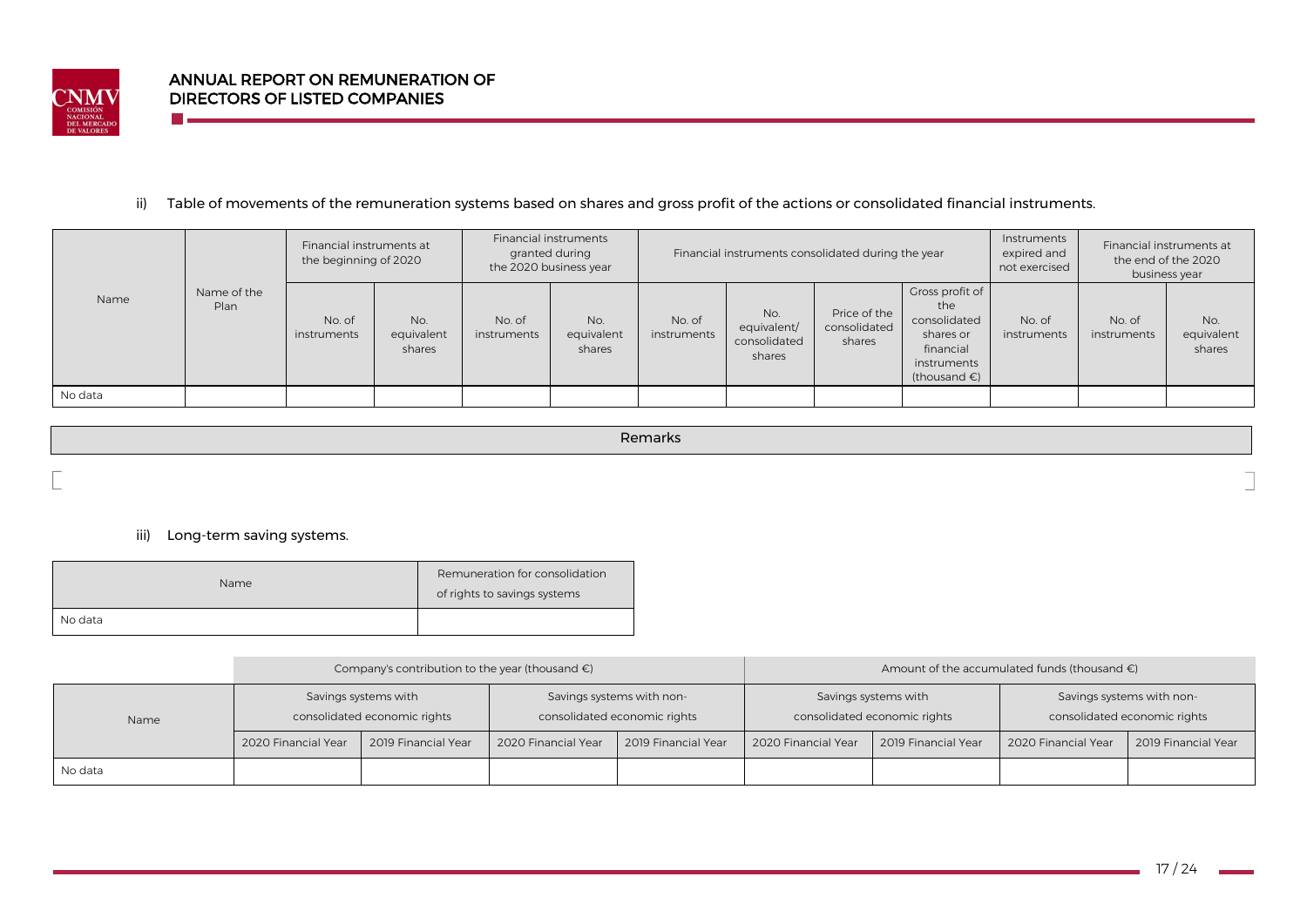

Remarks

iv) Details of other items

m.

| Name    | Concept | Remuneration amount |
|---------|---------|---------------------|
| No data |         |                     |

Remarks

b) Remuneration for company directors for belonging to boards of other group companies:

i) Remuneration accrued in cash (in thousands of  $\epsilon$ )

| Name                              | Fixed<br>remuneration | Plus<br>expenses | Remuneration<br>for belonging to<br>the board<br>committees | Salary | Short term<br>variable | Variable long-<br>term<br>remuneration remuneration | Indemnity | Other<br>concepts | <b>Total 2020</b> | <b>Total 2019</b> |
|-----------------------------------|-----------------------|------------------|-------------------------------------------------------------|--------|------------------------|-----------------------------------------------------|-----------|-------------------|-------------------|-------------------|
| DOMINUM DESGA, S.A.               |                       |                  |                                                             |        |                        |                                                     |           |                   |                   |                   |
| Mr PABLO COLIO ABRIL              |                       |                  |                                                             |        |                        |                                                     |           |                   |                   |                   |
| SAMEDE INVERSIONES 2010, S.L.U    |                       |                  |                                                             |        |                        |                                                     |           |                   |                   |                   |
| Mr ALEJANDRO ABOUMRAD GONZÁLEZ    |                       |                  |                                                             |        |                        |                                                     |           |                   |                   |                   |
| DOMINUM DIRECCIÓN Y GESTIÓN, S.A. |                       |                  |                                                             |        |                        |                                                     |           |                   |                   |                   |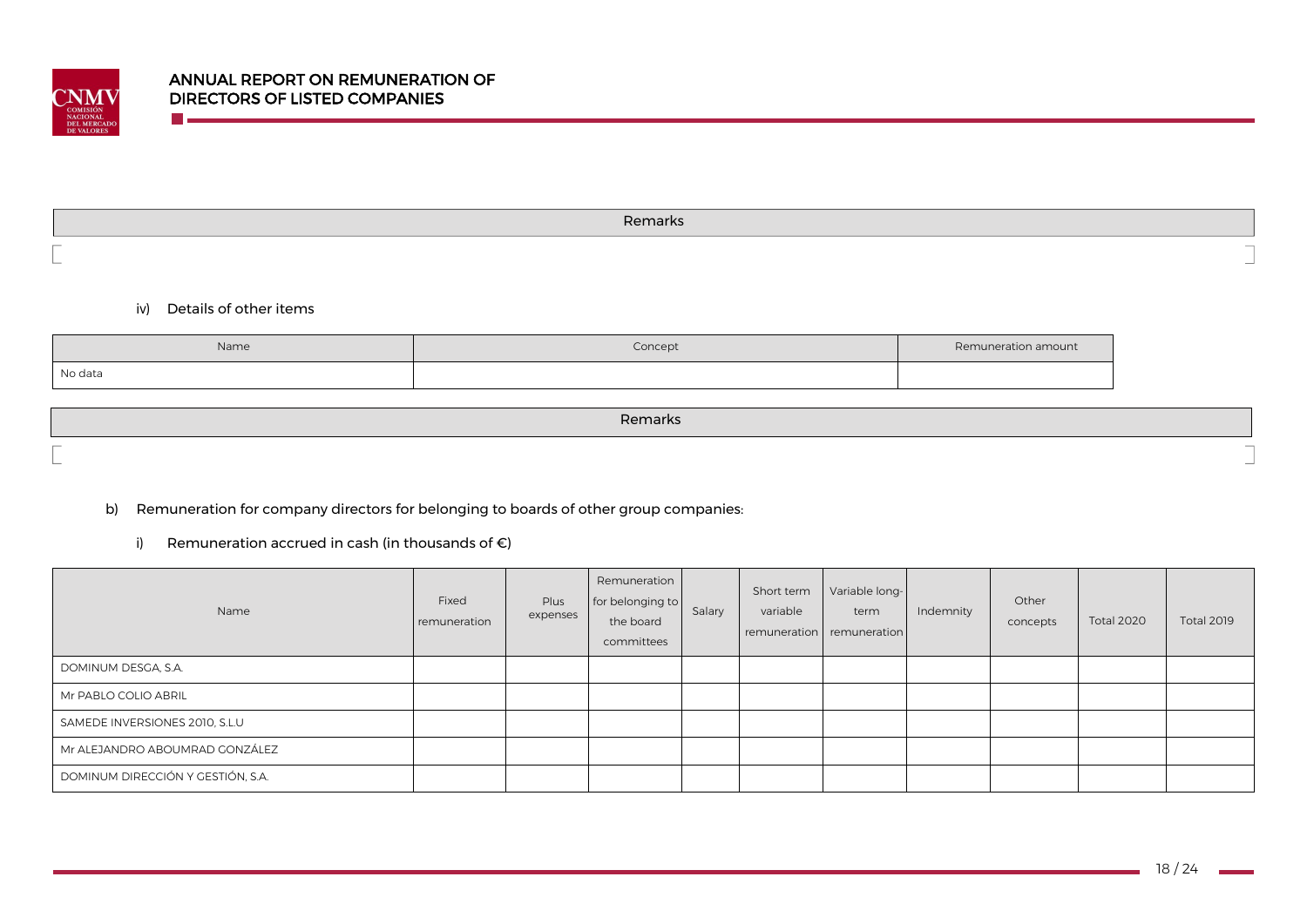

**The Company** 

# ANNUAL REPORT ON REMUNERATION OF DIRECTORS OF LISTED COMPANIES

| Name                               | Fixed<br>remuneration | Plus<br>expenses | Remuneration<br>for belonging to<br>the board<br>committees | Salary | Short term<br>variable<br>remuneration | Variable<br>long-term<br>remuneration | Indemnity | Other<br>concepts | <b>Total 2020</b> | <b>Total 2019</b> |
|------------------------------------|-----------------------|------------------|-------------------------------------------------------------|--------|----------------------------------------|---------------------------------------|-----------|-------------------|-------------------|-------------------|
| EAC INVERSIONES CORPORATIVAS, S.L. |                       | 18               |                                                             |        |                                        |                                       |           |                   | 18                | 16                |
| INMOBILIARIA AEG, S.A. DE C.V.     |                       | 16               |                                                             |        |                                        |                                       |           |                   | 16                | 14                |
| Mr JUAN RODRÍGUEZ TORRES           |                       | 25               |                                                             |        |                                        |                                       |           |                   | 25                | 21                |
| Mr GERARDO KURI KAUFMANN           |                       | 14               |                                                             |        |                                        |                                       |           | 175               | 189               | 189               |
| Mr ANTONIO GÓMEZ GARCÍA            |                       |                  |                                                             |        |                                        |                                       |           |                   |                   |                   |
| Mr ALFONSO SALEM SLIM              |                       |                  |                                                             |        |                                        |                                       |           |                   |                   |                   |
| Mr HENRI PROGLIO                   |                       |                  |                                                             |        |                                        |                                       |           |                   |                   |                   |
| Mr MANUEL GIL MADRIGAL             |                       |                  |                                                             |        |                                        |                                       |           |                   |                   |                   |
| Mr ÁLVARO VÁZQUEZ DE LAPUERTA      |                       | 25               |                                                             |        |                                        |                                       |           |                   | 25                | 21                |

Remarks

 $\overline{\phantom{0}}$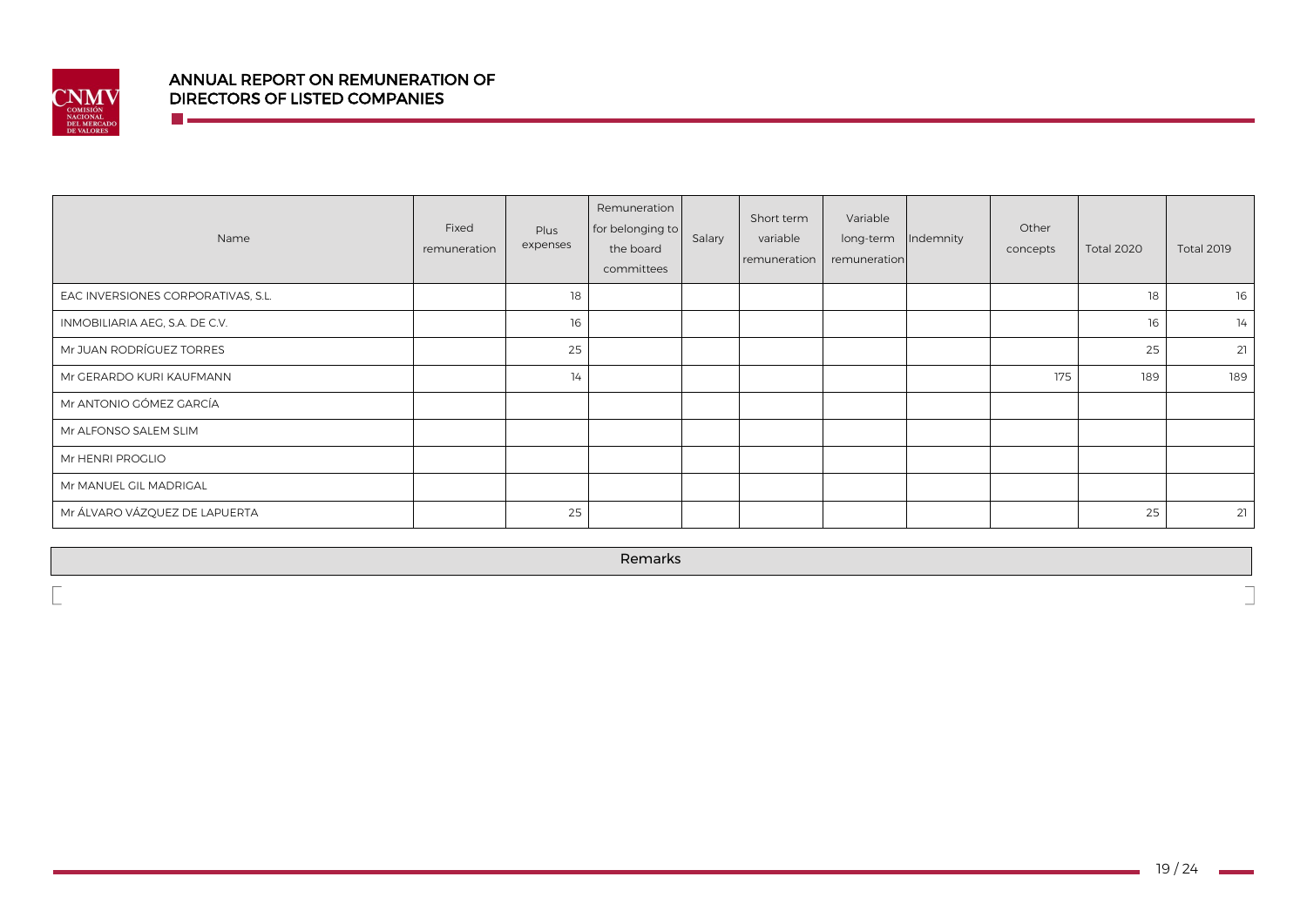

n e

## ii) Table of movements of the remuneration systems based on shares and gross profit of the actions or consolidated financial instruments.

|         |                     | Financial instruments at<br>the beginning of 2020 |                             | granted during<br>the 2020 business year | Financial instruments       | Financial instruments consolidated during the year |                                              |                                        |                                                                                                           | Instruments<br>expired and<br>not exercised | Financial instruments at<br>the end of the 2020<br>business year |                             |
|---------|---------------------|---------------------------------------------------|-----------------------------|------------------------------------------|-----------------------------|----------------------------------------------------|----------------------------------------------|----------------------------------------|-----------------------------------------------------------------------------------------------------------|---------------------------------------------|------------------------------------------------------------------|-----------------------------|
| Name    | Name of the<br>Plan | No. of<br>instruments                             | No.<br>equivalent<br>shares | No. of<br>instruments                    | No.<br>equivalent<br>shares | No. of<br>instruments                              | No.<br>equivalent/<br>consolidated<br>shares | Price of the<br>consolidated<br>shares | Gross profit of<br>the<br>consolidated<br>shares or<br>financial<br>instruments<br>(thousand $\epsilon$ ) | No. of<br>instruments                       | No. of<br>instruments                                            | No.<br>equivalent<br>shares |
| No data |                     |                                                   |                             |                                          |                             |                                                    |                                              |                                        |                                                                                                           |                                             |                                                                  |                             |

Remarks

iii) Long-term saving systems.

| <b>Name</b> | Remuneration for consolidation<br>of rights to savings systems |
|-------------|----------------------------------------------------------------|
| No data     |                                                                |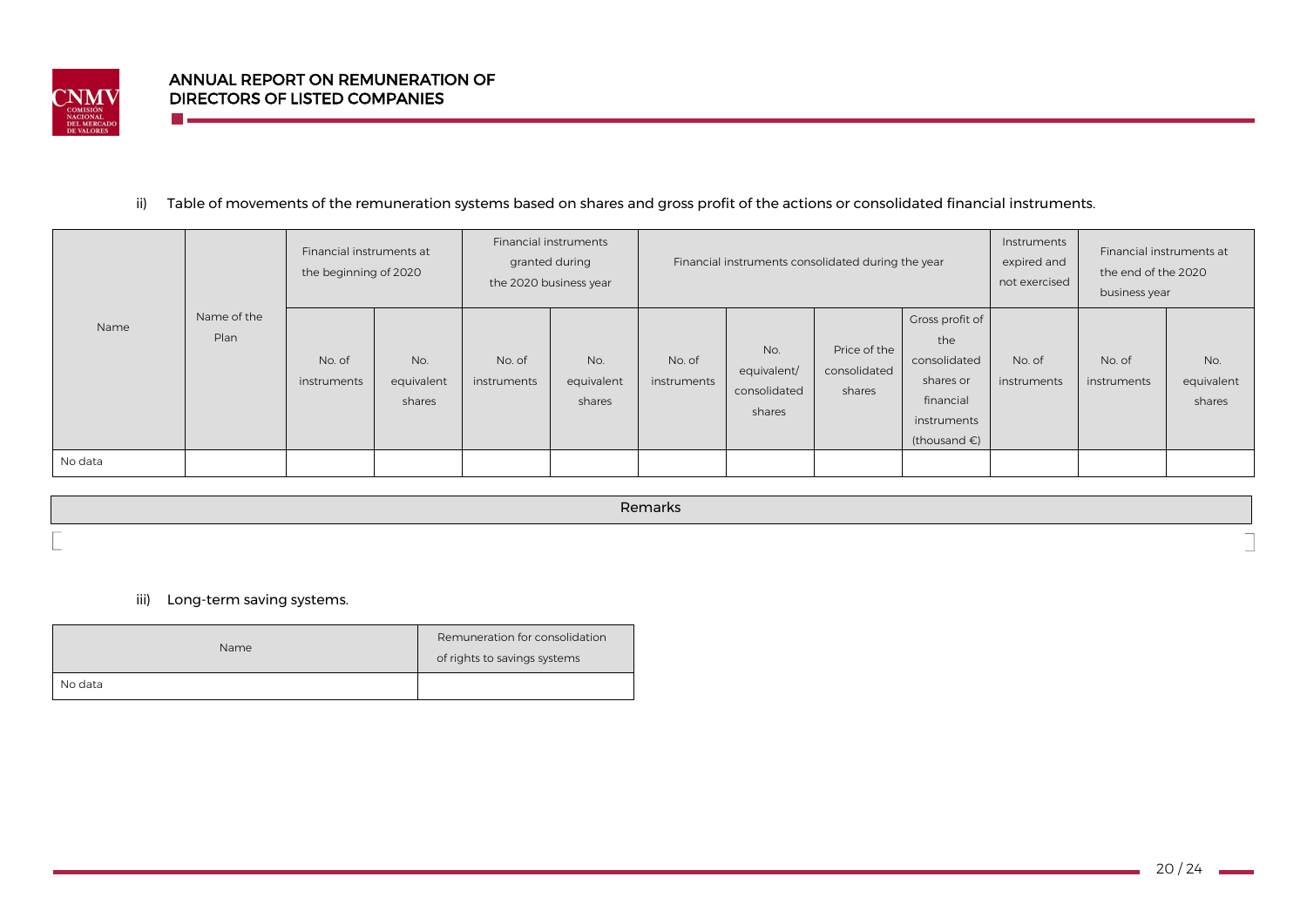

n e

|         |                                                      | Company's contribution to the year (thousand $\epsilon$ ) |                                                           |                     | Amount of the accumulated funds (thousand $\epsilon$ ) |                      |                                                           |                     |  |
|---------|------------------------------------------------------|-----------------------------------------------------------|-----------------------------------------------------------|---------------------|--------------------------------------------------------|----------------------|-----------------------------------------------------------|---------------------|--|
| Name    | Savings systems with consolidated<br>economic rights |                                                           | Savings systems with non-<br>consolidated economic rights |                     | consolidated economic rights                           | Savings systems with | Savings systems with non-<br>consolidated economic rights |                     |  |
|         | 2020 Financial Year                                  | 2019 Financial Year                                       | 2020 Financial Year                                       | 2019 Financial Year | 2020 Financial Year                                    | 2019 Financial Year  | 2020 Financial Year                                       | 2019 Financial Year |  |
| No data |                                                      |                                                           |                                                           |                     |                                                        |                      |                                                           |                     |  |

Remarks

iv) Details of other items

| Name    | Concept | Remuneration amount |
|---------|---------|---------------------|
| No data |         |                     |

|        | . |
|--------|---|
| $\sim$ |   |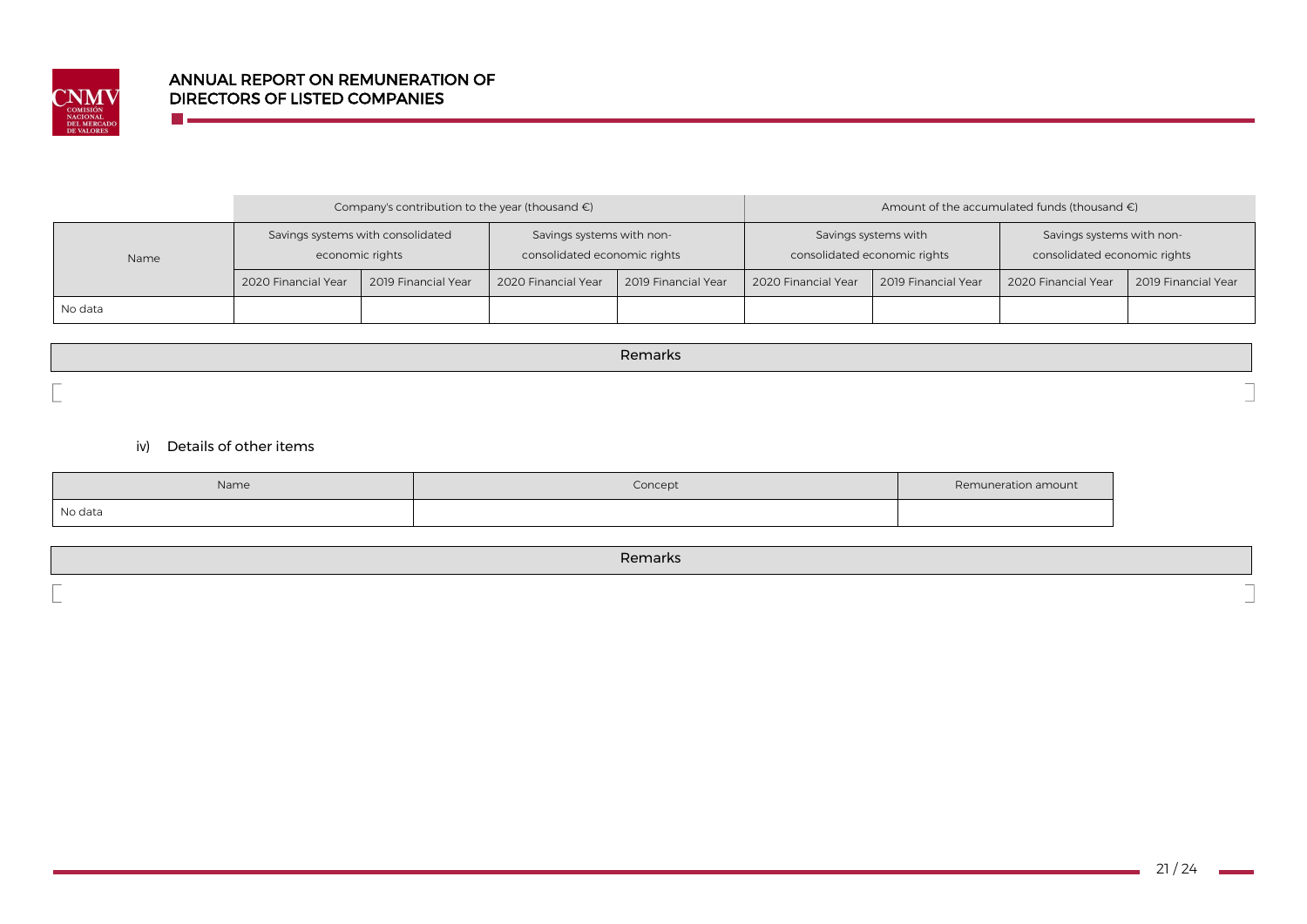

## c) Summary of remuneration (in thousands of  $\epsilon$ ):

The amounts corresponding to all the remuneration items included in this report that have been accrued by the director, in thousands of euros, must be included in the summary.

|                                              | Remuneration accrued in the Company |                                                                                 |                         |                                                  |                       | Remuneration accrued in group companies |                                                                                 |                         |                                                  |                     |                               |
|----------------------------------------------|-------------------------------------|---------------------------------------------------------------------------------|-------------------------|--------------------------------------------------|-----------------------|-----------------------------------------|---------------------------------------------------------------------------------|-------------------------|--------------------------------------------------|---------------------|-------------------------------|
| Name                                         | Total cash<br>remuneration          | Gross profit of<br>the<br>consolidated<br>shares or<br>financial<br>instruments | from savings<br>systems | Remuneration Remuneration<br>from other<br>items | Company total<br>2020 | Total cash<br>remuneration              | Gross profit of<br>the<br>consolidated<br>shares or<br>financial<br>instruments | from savings<br>systems | Remuneration Remuneration<br>from other<br>items | Group total<br>2020 | Company + group<br>total 2020 |
| DOMINUM DESGA, S.A.                          | 55                                  |                                                                                 |                         |                                                  | 55                    |                                         |                                                                                 |                         |                                                  |                     | 55                            |
| Mr PABLO COLIO ABRIL                         | 832                                 |                                                                                 |                         |                                                  | 832                   |                                         |                                                                                 |                         |                                                  |                     | 832                           |
| SAMEDE INVERSIONES<br>2010, S.L.U            | 28                                  |                                                                                 |                         |                                                  | 28                    |                                         |                                                                                 |                         |                                                  |                     | 28                            |
| Mr ALEJANDRO<br>ABOUMRAD GONZÁLEZ            | 380                                 |                                                                                 |                         |                                                  | 380                   |                                         |                                                                                 |                         |                                                  |                     | 380                           |
| DOMINUM DIRECCIÓN<br>Y GESTIÓN, S.A.         | 28                                  |                                                                                 |                         |                                                  | 28                    |                                         |                                                                                 |                         |                                                  |                     | 28                            |
| <b>EAC INVERSIONES</b><br>CORPORATIVAS, S.L. | 43                                  |                                                                                 |                         |                                                  | 43                    | 18                                      |                                                                                 |                         |                                                  | 18                  | 61                            |
| INMOBILIARIA AEG.<br>S.A. DE C.V.            | $\overline{4}$                      |                                                                                 |                         |                                                  | 4                     | 16                                      |                                                                                 |                         |                                                  | 16                  | 20 <sup>1</sup>               |
| Mr JUAN RODRÍGUEZ<br><b>TORRES</b>           | 70                                  |                                                                                 |                         |                                                  | 70                    | 25                                      |                                                                                 |                         |                                                  | 25                  | 95                            |
| Mr GERARDO KURI<br>KAUFMANN                  | 38                                  |                                                                                 |                         |                                                  | 38                    | 189                                     |                                                                                 |                         |                                                  | 189                 | 227                           |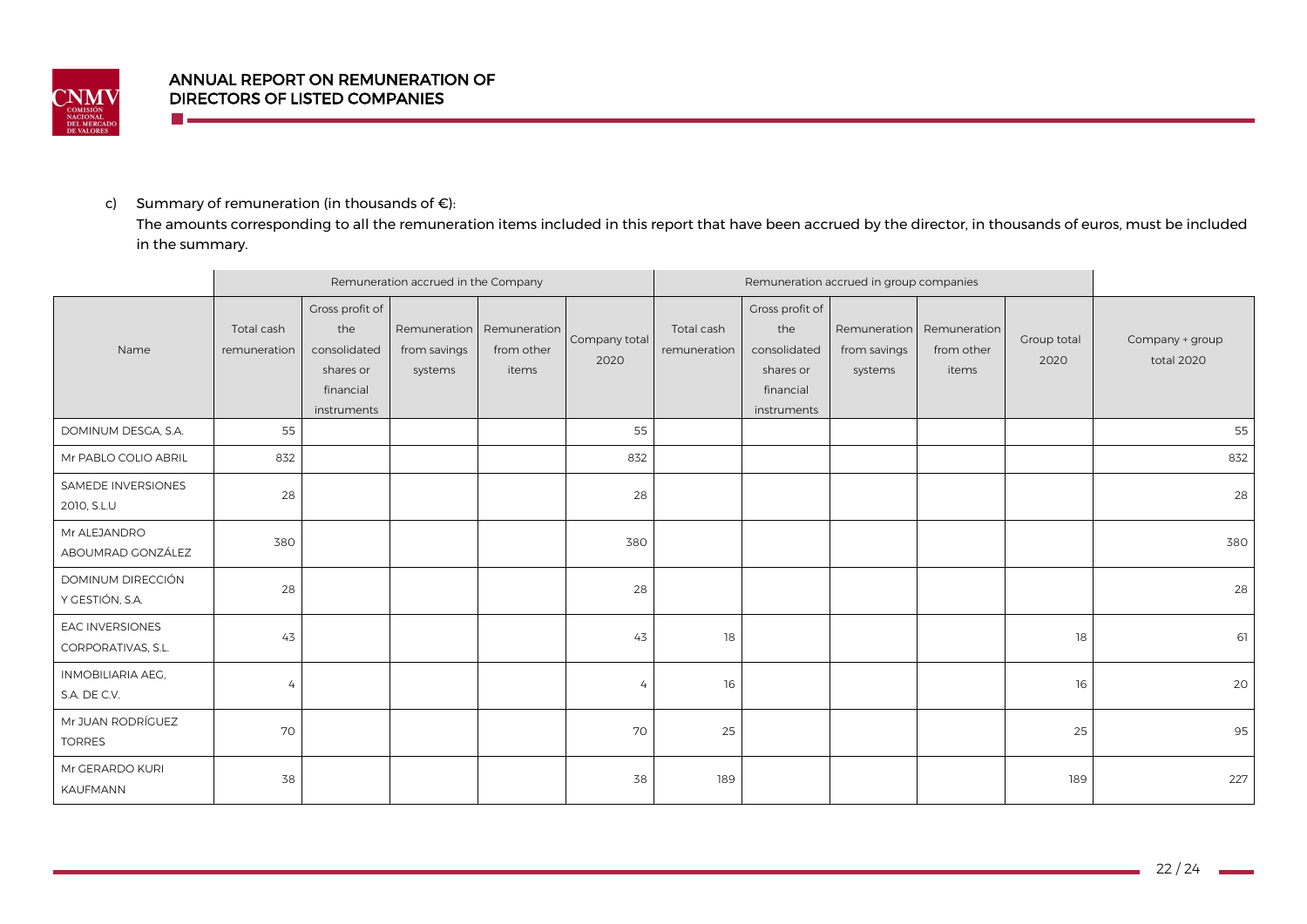

**The Co** 

|                                   |                            |                                                                                 | Remuneration accrued in the Company     |                                     |                       | Remuneration accrued in group companies |                                                                                 |                         |                                                  |                     |                               |
|-----------------------------------|----------------------------|---------------------------------------------------------------------------------|-----------------------------------------|-------------------------------------|-----------------------|-----------------------------------------|---------------------------------------------------------------------------------|-------------------------|--------------------------------------------------|---------------------|-------------------------------|
| Name                              | Total cash<br>remuneration | Gross profit of<br>the<br>consolidated<br>shares or<br>financial<br>instruments | Remuneration<br>from savings<br>systems | Remuneration<br>from other<br>items | Company total<br>2020 | Total cash<br>remuneration              | Gross profit of<br>the<br>consolidated<br>shares or<br>financial<br>instruments | from savings<br>systems | Remuneration Remuneration<br>from other<br>items | Group total<br>2020 | Company + group<br>total 2020 |
| Mr ANTONIO GÓMEZ<br><b>GARCÍA</b> | 28                         |                                                                                 |                                         |                                     | 28                    |                                         |                                                                                 |                         |                                                  |                     | 28                            |
| Mr ALFONSO SALEM<br><b>SLIM</b>   | 28                         |                                                                                 |                                         |                                     | 28                    |                                         |                                                                                 |                         |                                                  |                     | 28                            |
| Mr HENRI PROGLIO                  | 28                         |                                                                                 |                                         |                                     | 28                    |                                         |                                                                                 |                         |                                                  |                     | 28                            |
| Mr MANUEL GIL<br>MADRIGAL         | 55                         |                                                                                 |                                         |                                     | 55                    |                                         |                                                                                 |                         |                                                  |                     | 55                            |
| Mr ÁLVARO VÁZQUEZ<br>DE LAPUERTA  | 55                         |                                                                                 |                                         |                                     | 55                    | 25                                      |                                                                                 |                         |                                                  | 25                  | 80                            |
| <b>TOTAL</b>                      | 1.672                      |                                                                                 |                                         |                                     | 1.672                 | 273                                     |                                                                                 |                         |                                                  | 273                 | 1.945                         |

Remarks

 $\overline{\phantom{0}}$